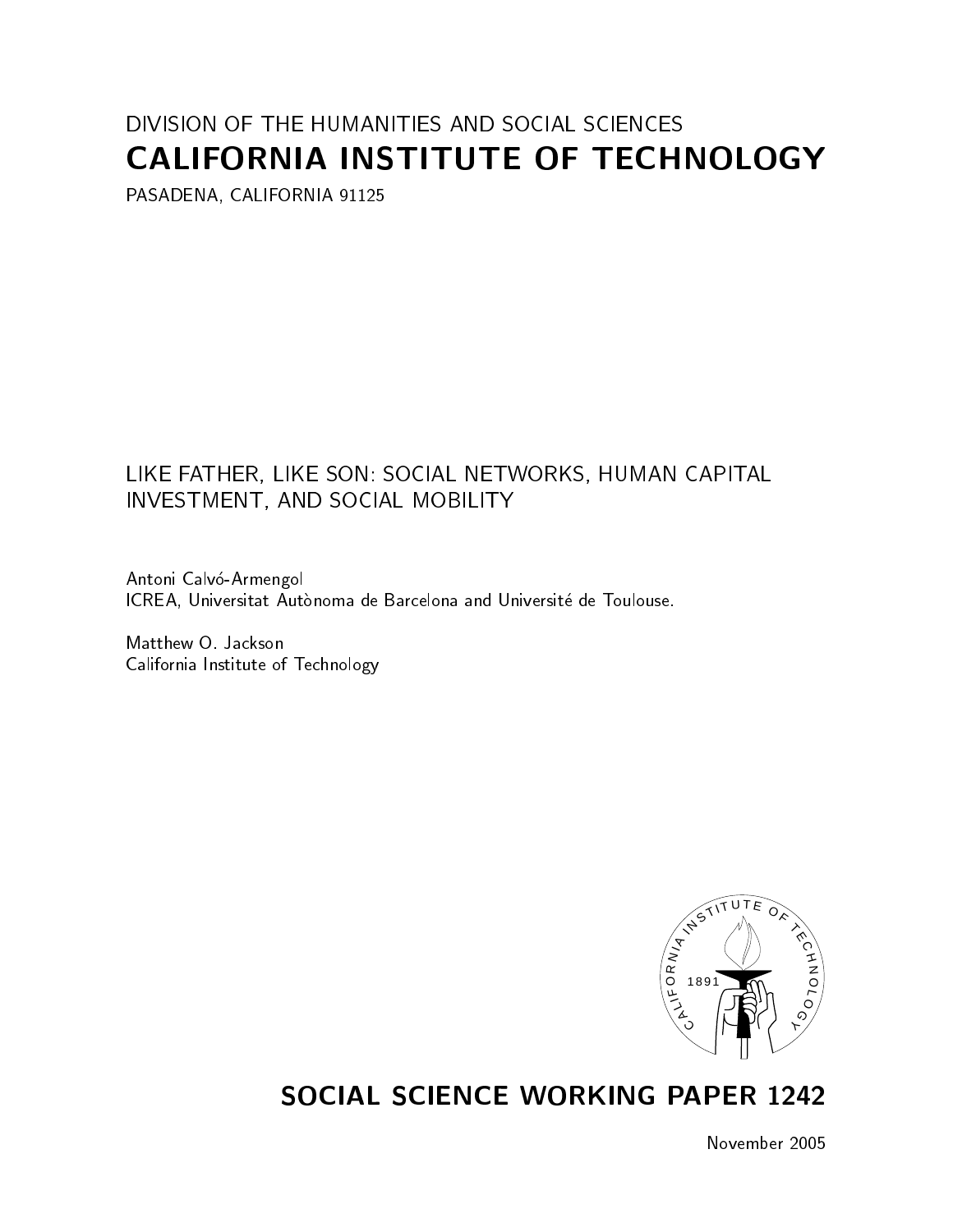## Like Father, Like Son: Social Networks, Human Capital Investment, and Social Mobility

Antoni Calvó-Armengol Matthew O. Jackson

## Abstract

We build a model where an individual sees higher returns to investments in human capital when their neighbors in a social network have higher levels of human capital. We show that the correlation of human capital across generations of a given family is directly related to the sensitivity of individual investment decisions to the state of the social network. Increasing the sensitivity leads to increased intergenerational correlation, as well as more costly investment decisions on average in the society. We calibrate a simple threshold version of the model to data from a variety of EU nations. We also show how directly analyzing sensitivity of decisions to social circumstances can lead to information that is not captured by intergenerational correlation.

JEL classication numbers: A14, J64, J31, J70

Key words: Social Mobility, Networks, Labor Markets, Human Capital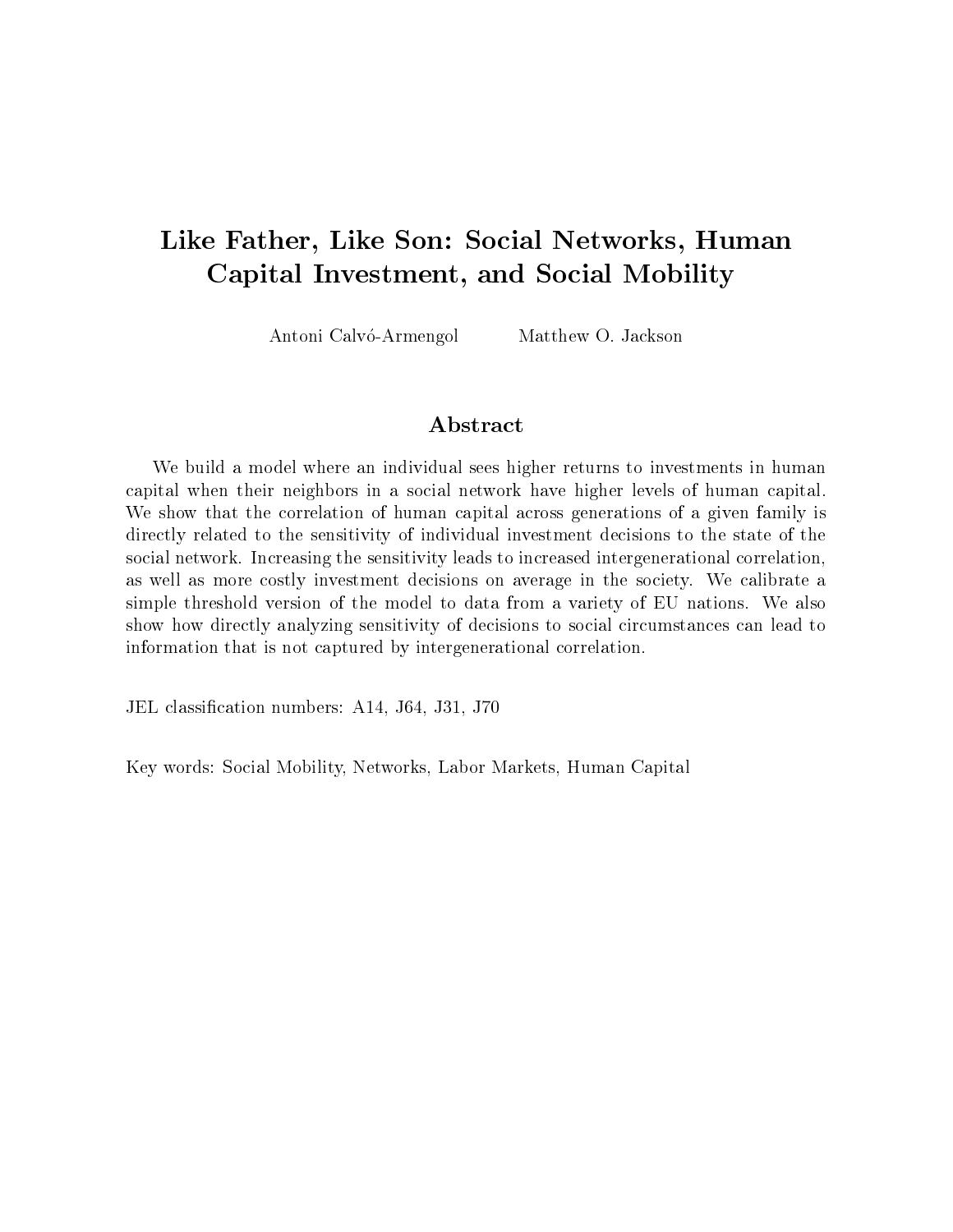# Like Father, Like Son: Social Networks, Human Capital Investment, and Social Mobility

Antoni Calvó-Armengol<sup>\*</sup> and Matthew O. Jackson<sup>†</sup>

November 18, 2005

## 1 Introduction

Wages and social class are strongly correlated across parents and their children, and the strength of this intergenerational correlation is similar across countries, and persistent over time. Economistsí evidence for this is based on parent-child correlation of (log) earnings and income. Recent estimates of the intergenerational correlation of long-run log earnings lie in the range  $[.4, .6]$  for the U.S. and the U.K., and  $[.2, .4]$  for Germany and Sweden.<sup>1</sup> Sociologists' analyses of intergenerational correlation focus on mobility tables. Given a hierarchy of occupational classes (or social classes), mobility tables relate the children-class destination to the parents-class origin. Odds ratios compute the relative likelihood of identical versus different parent-child class. Estimated odds ratios vary from 1 and 15 depending on the occupational class and for a large set of countries.<sup>2</sup>

It is important to note that there are strong similarities in mobility patterns despite drastic differences in countries in terms of their labor market regulations, level of development, education

<sup>\*</sup>Support from the Fundación Ramón Areces, the Spanish Ministry of Education through grant BEC2002-02130, and the Barcelona Economics Program CREA is gratefully acknowledged.

<sup>&</sup>lt;sup>†</sup>Financial support from the Guggenheim Foundation, the Lee Center for Advanced Networking, the Center for Advanced Studies in the Behavioral Sciences, and the NSF under grant SES-0316493 is gratefully acknowledged. We are very grateful to Simona Comi for making her data available to us. We also thank Rachel Kranton and Alison Watts for helpful conversations and discussions.

<sup>&</sup>lt;sup>1</sup>See Björklund and Jännti (1999), Solon (2002), Piketty (2000) and references therein, in particular, Solon (1992), Zimmerman (1992), Bjö rklund and Jännti (1997), Dearden et al. (1997), and Mulligan (1997). Note that the data sets used for the different national studies differ in some important statistics (such as the average age of children and parents, etc.), which may introduce some national biases in the estimates. The income correlation is even higher and lies in the [.7, .8] range for the U.S. (Mulligan 1997). Also, most of the data analyzed concerns only fathers and sons, which introduces some (gender) bias in the estimates. When daughters are included in the data set, the observed intergenerational correlation of income is usually higher (Mulligan 1997).

<sup>&</sup>lt;sup>2</sup>See Ganzenboom and Treiman (1996) and Erikson and Goldthorpe (1992, 2002). Björklund and Jännti (1999) describe an alternative measure of social mobility based on the intergenerational correlation of an index of occupational status.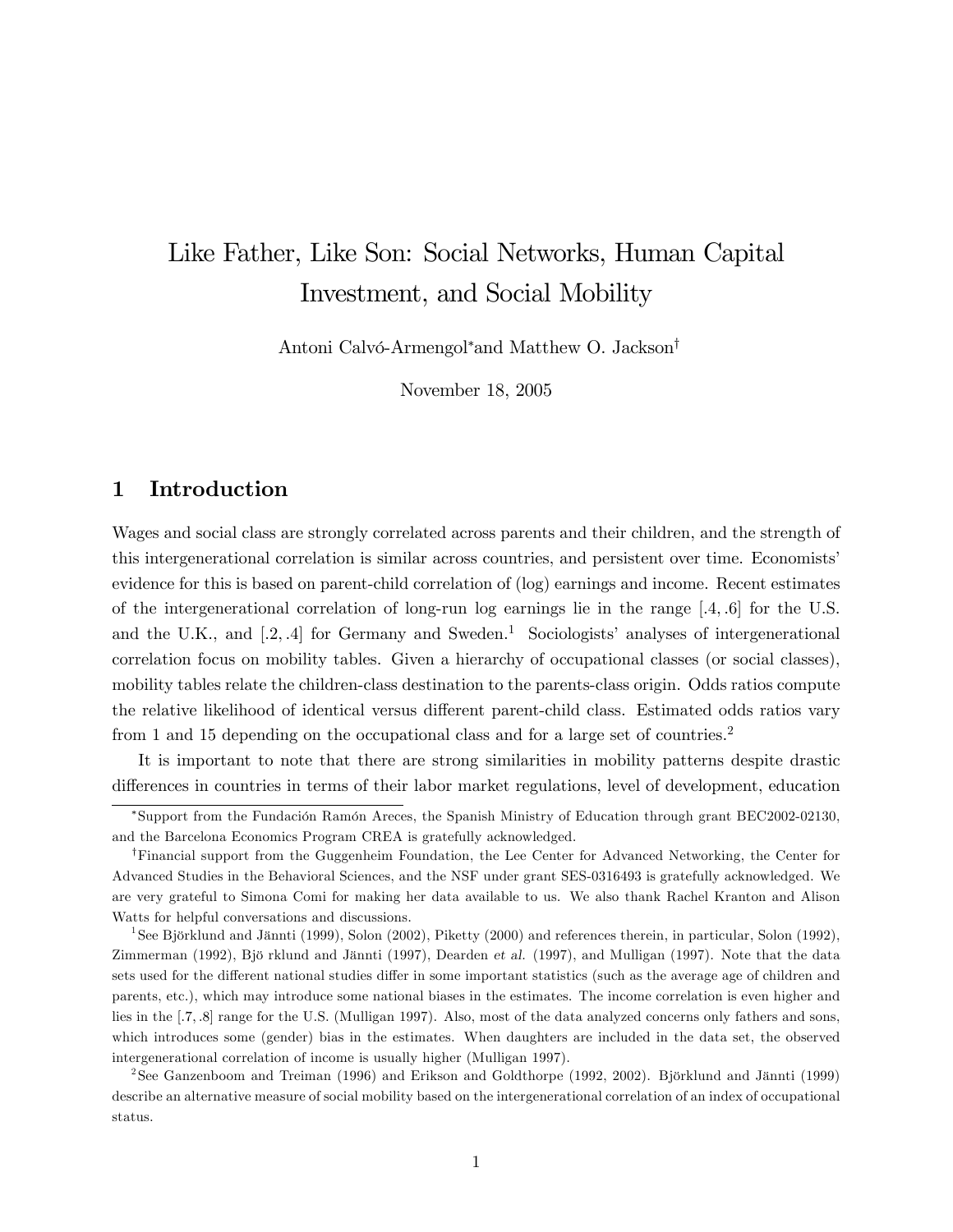policies, and other characteristics.<sup>3</sup> Altogether, the observed dynastic correlation of earnings can hardly be explained by resorting to country-specific institutional and market variables.

In this paper, we propose a simple model based on social structure that exhibits strong family persistence in human capital investments and resulting earnings across generations.<sup>4</sup> In our model, skills are agent-specific. The intergenerational correlation in human capital investments and earnings is solely driven by the influence of the social setting on economic decisions. More precisely, we suppose that the marginal returns from higher human capital levels increase with the human capital composition of an agent's social network. This means that an agent's investment decisions are positively related to the state of the agent's social network. This, in turn, correlates with the parent's social decision to the extent that the social situations are related.

Economists and sociologists propose different channels for this social externality, including rolemodels, peer-pressure, and heredity of preferences or cultural traits.<sup>5</sup> Social networks, which are pervasively used in labor markets to disseminate job information, can also lead to substantial complementarities in human capital investment decisions.<sup>6</sup> We show that this social externality correlates human capital investments across generations, which further translates into correlation of parent-child earnings. We also establish a monotonicity of the intergenerational correlation as a function of the strength of the social externality. Higher sensitivity of investment decisions to social circumstance leads to high correlation across generations. Lastly, we show that higher sensitivity of investment decisions to social circumstance leads to less efficient investment decisions in a specific sense.

Of course, there are other theories of social immobility. Ours is complementary to those theories. The central economic theories of social mobility resort to the family transmission of economically relevant traits, capital market imperfections, or community-wide effects. For instance, wealth transfers in the form of bequests by altruistic parents are a clear source of dynastic correlation of income, while the genetic inheritance of productive abilities correlates human capital and labor earnings

<sup>&</sup>lt;sup>3</sup>The time-series persistence also suggests some resilience of mobility patterns to school reforms and other labor market policies.

<sup>&</sup>lt;sup>4</sup>Parent-offspring correlation in labor earnings explains much of the income correlation: "the main component (at least  $70\%$ ) of the intergenerational correlation of welfare is due to the persistent inequality of labor earnings" Piketty (2000), p. 446.

<sup>&</sup>lt;sup>5</sup>Role-model theories assert that children learn how to behave by observing the adults in their social network (Jencks and Mayer 1990). Exogenous norm-enforcing mechanisms also induce conformism among peers (Coleman 1990). A setting where preferences for conformity are endogenized appears in Calvó-Armengol and Jackson  $(2004,2005)$  for the case of "drop-out" decisions based on the state of one's network contacts. Heredity of preferences theory presumes that low-class children inherit preferences that discount future payoffs more than children from wealthier parents, and hence they invest less in human capital (Boudon 1973). Heredity of cultural traits theories claims that high-class children inherit better suited attitudes and aptitudes for culture and education, and then correlation follows from a parental earnings bias in social capital endowment for the offspring (Bourdieu and Passeron 1964).

 ${}^{6}$ See Calvó-Armengol and Jackson (2004,2005) for details.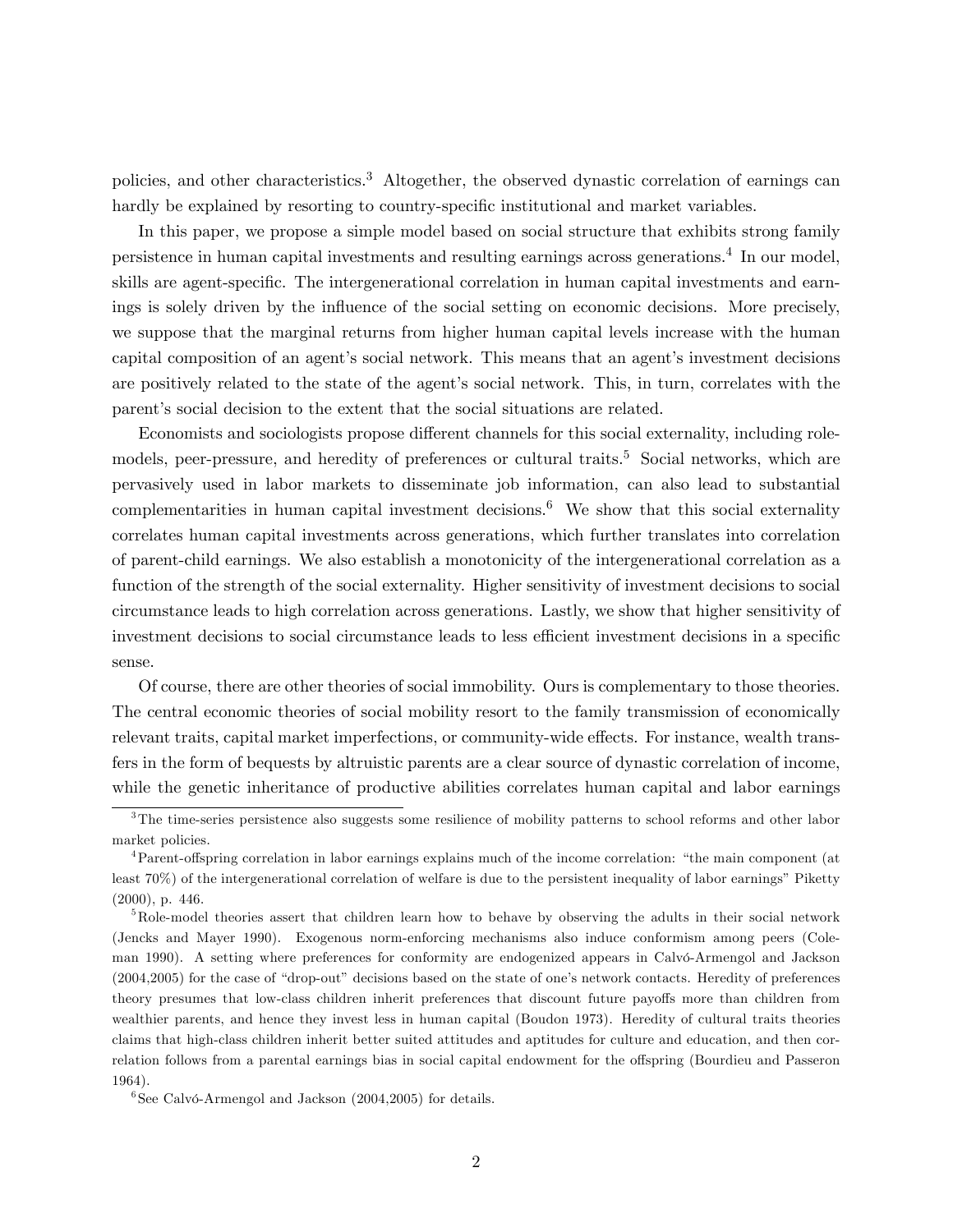across generations (Becker and Tomes 1979). Also, imperfect credit markets impose borrowing constraints at the bottom of the earnings distribution, and so children of poor parents under-invest in human capital, and initial inequalities persist across generations (Loury 1981). Finally, segregation of individuals into homogeneous communities spurs positive spillover effects (e.g., local public goods) that homogenize economic outcomes across community members and generations (BÈnabou 1993, 1996 and Durlauf 1996).

One caricature of the difference between our work and some of these others is as follows. Intergenerational interaction affects both the relative costs and benefits of investing in human capital, which in turn leads to correlation in decisions across generations. Things like wealth bequests, capital market frictions, and local public good provision effectively work on the cost side of the equation. Genetic inheritance can be thought of as working on either (or both) sides. Here we are focussing on the social interactions that operate effectively on the benefit side.<sup>7</sup>

While all of these factors are likely present, our model highlights the role of the social environment as a driver for social immobility, and shows how the sensitivity of investment decisions to social circumstances alone can drive intergenerational correlation. This is consistent with empirical evidence that identifies parental community traits and social background characteristics, instead of credit market imperfections or genetic inheritance, as the leading force in shaping the observed mobility patterns.<sup>8</sup> Thus, it is important to model social network influence on mobility and human capital investments.

We also note that with increased sensitivity to social circumstance comes increased overall investment costs, even for the same overall average level of investment. This can be seen as a type of inefficiency. Our conclusion that the dependence on a social channel leads to inefficient human capital investment decisions, echoes conclusions found by modeling immobility due to other sources. For instance, inefficiencies are also present in incomplete market models of social mobility (Loury 1981, and Banerjee and Newman 1991) and assortative matching models (Becker 1973, Cole, Mailath, and Postlewaite 1994).

Finally, we also show that there is information obtained by examining the parameters of our

<sup>7</sup>While we model it this way, it is not always exclusively so. For instance, access to well-placed friends may lower costs of capital or lower other barriers. We focus on the benefit side to isolate the importance of social interaction.

 ${}^8$ The family inheritance of innate abilities is claimed to account for around  $1/4$  of the observed persistence in intergenerational earnings (Bowles and Gintis 2002). Borrowing constraints do not seem to explain more than 8% of the observed differences in returns to human capital investment, while non-cognitive skills related to the social background play a major causal role (Borjas 1992, Carneiro and Heckman 2002, Heckman and Krueger 2004). In France, higher social origin leads to better-paid first jobs for identical educational achievements, and the difference widens with seniority (Goux and Maurin, 1997). In the U.S., the convergence of the college enrollment rates per race, together with the persistence in the white-black wage differential, provides indirect evidence of the (long-standing) labor market value of the social background (Card and Krueger 1992, Kane 1994). More generally, the strength of the parents-children income relationship varies non-linearly with the parental neighborhood income levels, with a higher persistence at the two tails of the distribution  $-$  affluent and poor areas (Cooper et al. 1994).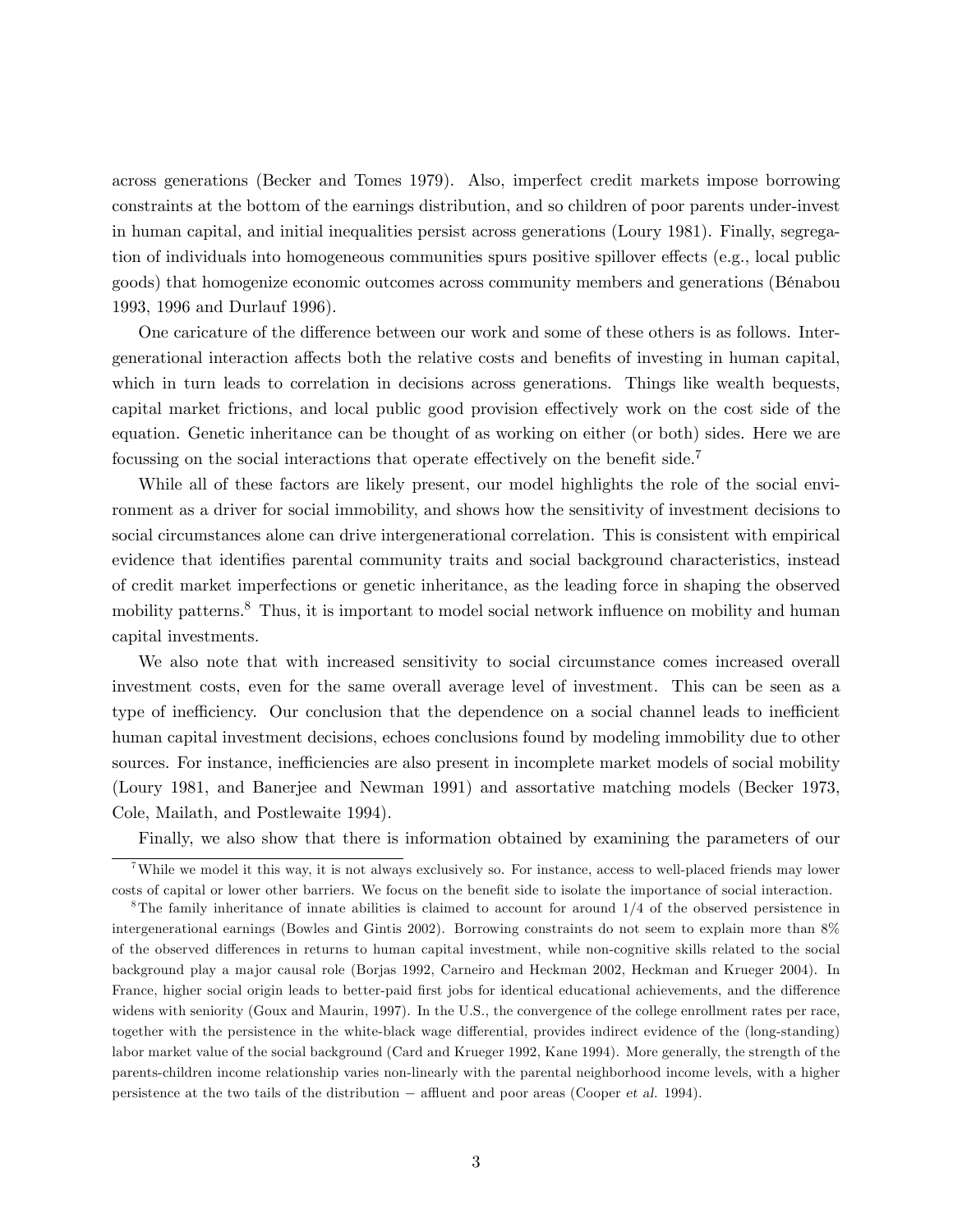model that is not exhibited by the use of correlation as a measure of immobility. To illustrate this point, we show how calibration of our model suggests that there are substantial differences in behavior and mobility across countries that are not being picked up by looking at intergenerational correlations.

Before proceeding, let us emphasize at the outset that although we focus on human capital investment and social mobility, the same model can be applied to a much wider variety of decisions that depend on social context. Effectively, many situations where individuals are making choices where an individual's choice of whether or not to undertake an action depends on neighbors' decisions can be viewed through this lens.

Section 2 presents the model. Section 3 describes an example with two dynasties. Section 4 analyzes a threshold investment model and estimates it for fourteen european countries using data from the European Community Household Panel. Section 5 presents results on the general model. Section 6 concludes. All proofs are relegated to an appendix.

## 2 The model

We focus on the behavior of a given community of families (dynasties), who interact in a symmetric way. This abstracts from more general networks of interactions, but provides a simple and clean analysis that already captures many of the critical effects.

### 2.1 Dynasties and (Random) Over-lapping Generations

There are n dynasties indexed by  $i = 1, \ldots, n$ . Time evolves in discrete periods indexed by  $t =$  $1, 2, \ldots$  Each generation of a given dynasty consists of only one member. When there is no confusion, we identify current generation members by their dynasty index i.

At the beginning of each period, one dynasty is randomly chosen and its member replaced by his or her offspring. This happens with equal probability across dynasties.<sup>9</sup>

#### 2.2 Human Capital Investment and the Social Setting

When they are born, offspring invest in human capital. This is a once-and-for-all decision.

We let human capital take two values: high and low. The analysis has an obvious extension to any finite set of values. Letting  $h_i^t$  denote the human capital of the agent in dynasty i at time t, we set  $h_i^t = 1$  for the high level, and  $h_i^t = 0$  for the low level.

Let  $w_i(h)$  denote is expected discounted stream of wages conditional on the vector of current human capital levels being  $h^{10}$ 

<sup>&</sup>lt;sup>9</sup>Therefore, the expected life span of any generation in dynasty *i* is  $\sum_{t=1}^{+\infty} t \frac{1}{n} (1 - \frac{1}{n})^t = n - 1$ . Thus, the length of a time period could be taken to be proportional to the expected lifetime of an agent divided by  $n-1$ .

<sup>&</sup>lt;sup>10</sup>Given the Markov properties of the model, this is the same in any period, conditional on h.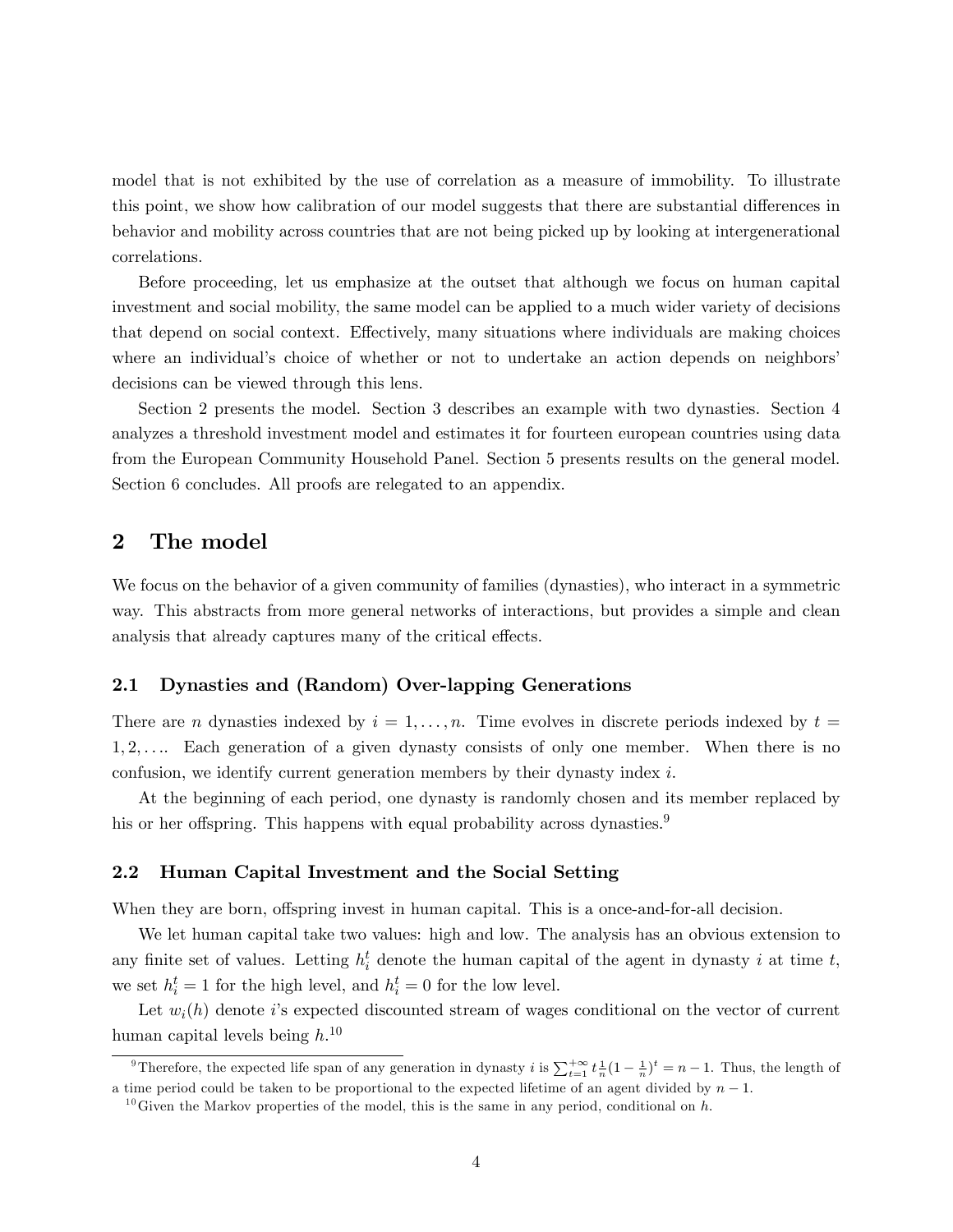We normalize  $w_i(0, h_{-i}) = 0$  for all  $h_{-i}$ , so that if i does not invest in human capital then his or her wage is 0. We let  $w_i(1, h_{-i}) > 0$  for all  $h_{-i}$  so that high human capital leads to higher wages than low human capital. More importantly, we assume that  $w_i(1, h_{-i})$  is non-decreasing in  $h_i$  for all  $j \neq i$ . As we argue below, this monotonicity arises endogenously when social contacts convey job information, a fact largely documented in many labor markets.<sup>11</sup>

For simplicity in what follows we look at a symmetric setting. That is, we suppose that the functions  $w_i$  are the same across i, denoted simply by w, and that this function depends on  $h_{-i}$ in a symmetric manner. Thus, it depends only on the number of an agent's neighbors who have invested and not the specific identities. As will be clear, the model has straightforward extensions to cases where these simplifying assumptions are discarded.

We thus let  $k^t = \sum_i h_i^t$ , and for any *i* let  $k_{-i}^t = \sum_{j \neq i} h_j^t$ .

Agents are also born with a randomly drawn cost  $c$  of investing in the high human capital level, which is described by a cumulative distribution function  $F(c)$ . We assume that at birth each agent gets a draw from  $F$ . An agent's human capital level is 0 unless the agent decides to invest.

This cost encompasses innate skills and abilities, as well as direct costs of education. Note that we completely abstract from any correlation in costs of education across generations. We do not do this because we believe that costs are independent across generations, but rather because we wish to isolate the social setting as a driver of social immobility.<sup>12</sup>

Thus, an agent is decision can be completely characterized by a vector  $p = (p_0, \ldots, p_{n-1}),$ where  $p_k = F(w(1, k))$  is the probability that he or she invests in a high human capital level when the human capital levels of his or her neighbors are summarized by  $k_{-i} = k$ . The human capital level is 0 with complementary probability  $1 - p_k$ .

The non-decreasing nature of  $w(1, \cdot)$  in  $k_{-i}$  implies that  $p(k_{-i})$  is also non-decreasing in  $k_{-i}$ . The human capital composition of the social setting positively affects individual human capital investment decisions, as it increases the marginal returns from education.

As mentioned in the introduction, economists and sociologists have proposed and documented a variety of channels for this positive social externality, including role-model theory, peer-pressure for conformism, heredity of cultural traits or skills. Given the direct modeling of the social interaction through the variation of  $p_k$  as a function of k, our model encompasses all such channels. Our model is also compatible with the prevalent use of social networks in many labor markets, and its effect on the individual and aggregate dynamics of labor market outcomes, which we discuss shortly.

 $11$  See, for instance, the recent evidence reported in Santamaría-García (2003), as well as the discussion and references in Calvó-Armengol and Jackson (2004) and the recent survey of Ioannides and Loury (2004).

 $12$  Intergenerational correlation in costs of education has been studied as a driver of social immobility, both theoretically and empirically. See Bowles and Gintis (2002) and references therein.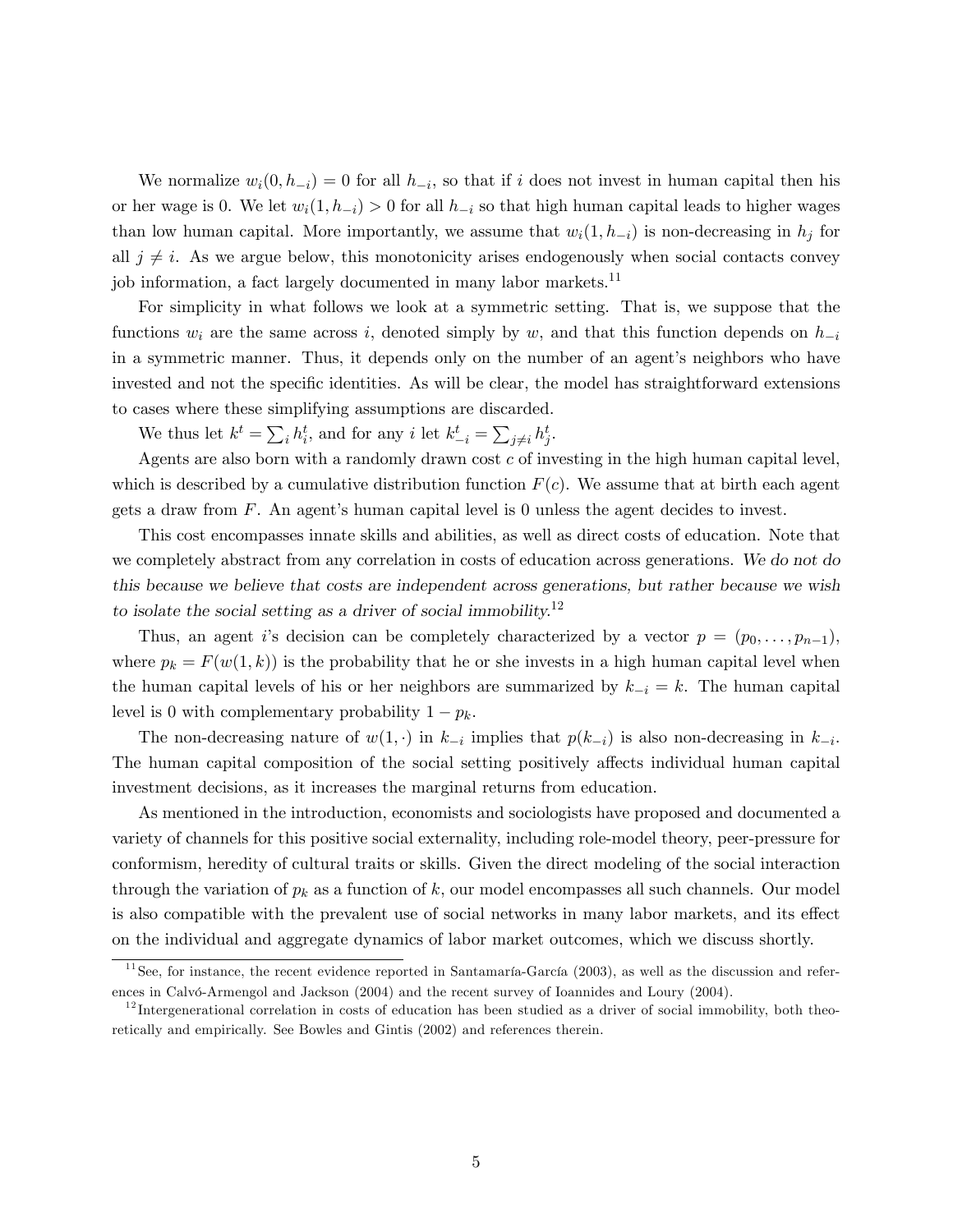#### 2.3 A Markov Process

The random overlapping generations model, together with the human capital investment decision with idiosyncratic costs generates a Markov process. The state is the number of agents  $k^t$  at the high human capital level at the end of a period  $t$ , and transition probabilities can be derived from the vector  $p = (p_0, ..., p_{n-1}).$ 

This is a finite-state irreducible and aperiodic Markov process. We characterize the long-run steady-state distribution of this process.<sup>13</sup> Given the symmetry in the model, we need only to keep track of how many agents are of the high type in any period. Thus, the steady-state of the Markov process can be described by  $\mu = (\mu_0, \dots, \mu_n)$ , where  $\mu_k$  is the probability that k agents are of the high type.

We examine the parent-offspring correlation in human capital levels under this steady-state distribution.

#### 2.4 An Example: Labor Market Networks

The critical assumption for our results is that  $p_k$  is non-decreasing in k.

We now briefly show that one (among many) justifications for this assumption is having job information dispersed through social connections. Such a formal model is fully developed by Calvó-Armengol and Jackson (2004,2005), so we simply describe the results informally here, and refer the reader to those articles for the details.

Assume that individuals are connected by a social network, where network links represent direct communication channels between pairs of agents who know each other. The labor market is subject to turnover, with some agents randomly losing their jobs and others randomly hearing of available jobs in any give time period. When a currently employed worker cannot obtain a wage raise with one of these outside offers, he or she relays this information to his or her friends or acquaintances in the social network. When information about job opportunities is disseminated in this way, wages and employment are positively correlated across agents in both the short and long run.<sup>14</sup>

Let individual payoffs be the expected discounted stream of wages conditional on a given network. The correlation in wages implies that individual payoffs depend positively on the status of the whole of the individual's component of network. Therefore, the payoff to every agent in the

 $13$  For such a Markov process, it is well-known that the steady-state distribution has several nice features. First, it represents the relative frequencies spent in each state over long time horizons. Second, starting with a random draw from that distribution, the distribution over next period states is governed by the same distribution. Third, starting from any state, given a long enough horizon, the probability that one will end up in any give state is approximately given by the steady state distribution.

<sup>&</sup>lt;sup>14</sup>See Propositions 1 and 2 in Calvó-Armengol and Jackson  $(2004)$  for the case of constant wages, a fixed network and uniform information transmission to direct connections, and Theorem 1 in Calvó-Armengol and Jackson (2005) for the general case with heterogeneous wages, general networks (random, weighted, directed, etc.) and general information diffusion (relayed information, preferential passing, etc.).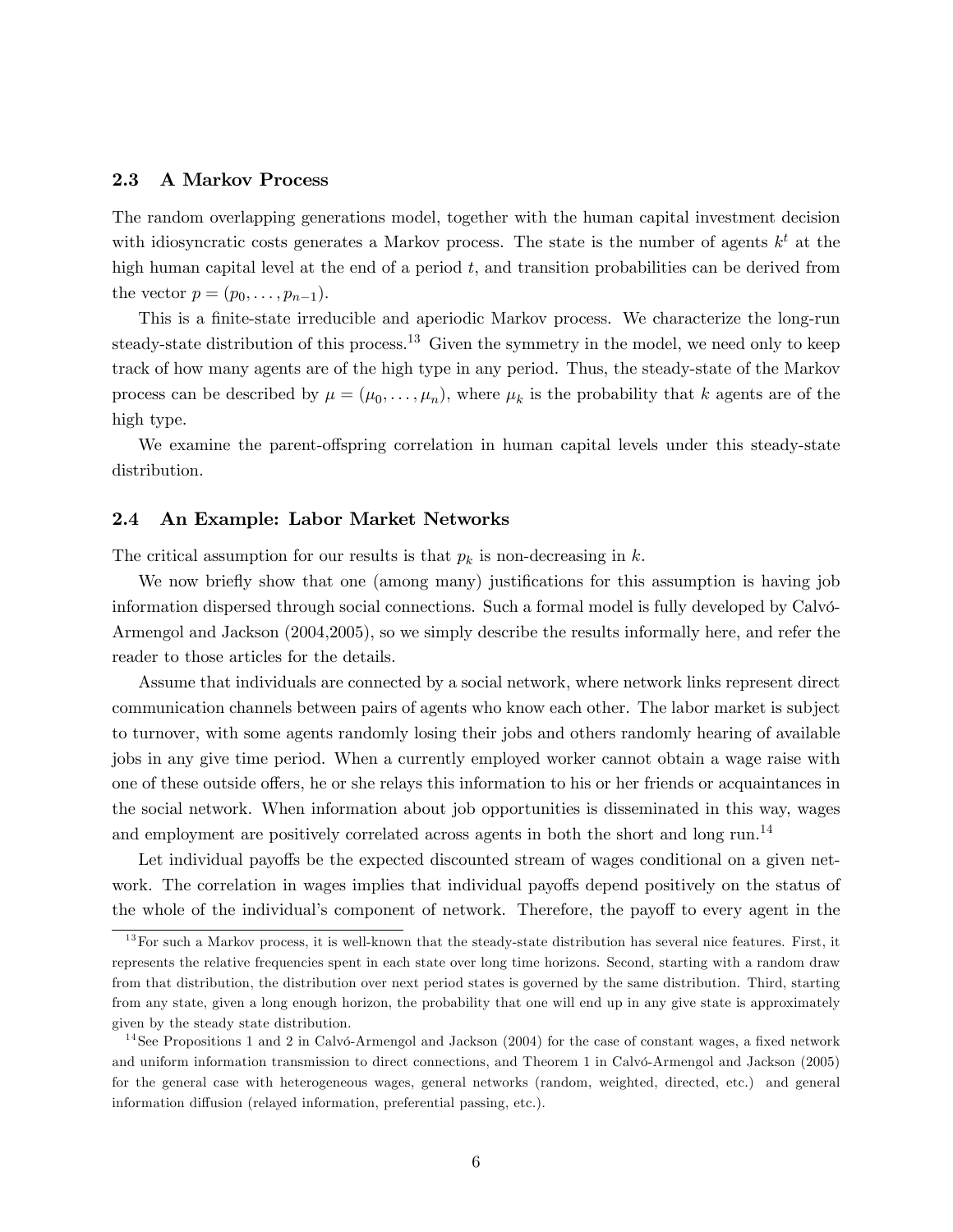market is non-decreasing in the human capital level of every other agent. Formally,  $(1, k_{-i})$  is non-decreasing in  $k_j$  for each  $j \neq i$ .

For the purpose of illustration, let us explore a very simple example where n agents are connected through a complete network (they all know each other directly). In each period, a currently employed worker loses his or her job with a probability  $b = .015$ , and all workers (both employed an unemployed) independently hear of a new job opportunity with probability  $a = .100$  (which roughly calibrates reasonable employment rates). If a worker is currently at the highest wage level, the worker passes any job information on to an unemployed neighbor. If the worker is not currently at the highest wage level, then he or she keeps the information. A low human capital level  $h = 0$  is normalized to pay  $w = 0$ . A high human capital level  $h = 1$  pays either  $w = 1$  when the agent has heard of one job offer since their last unemployment spell, and  $w = 2$  when the agent has heard about more than one job opportunity since their last unemployment spell.<sup>15</sup>

| Number of agents          |      |      |      | $n=1$   $n=2$   $n=4$   $n=8$   $n=16$   $n=32$   $n\rightarrow\infty$ |                  |
|---------------------------|------|------|------|------------------------------------------------------------------------|------------------|
| $E_t w_i^{\iota} $        | 0.19 | 0.38 | 0.73 | 1.26                                                                   | 1.9 <sup>7</sup> |
| $\Pr\{w=2\} / \Pr\{w=1\}$ |      |      |      |                                                                        | $\infty$         |

This table simply indicates how a given agent's wage prospects improve in a given period as the number of neighbors is increased. This calculation presumes all other agents are employed at the high wage level, and that the given agent starts unemployed. One can also easily do steady-state calculations, and for various network configurations, as reported by Calvo-Armengol and Jackson (2004,2005).

## 3 Correlation in Parent-Child Human Capital: An Example with Dyads

Before moving to a full analysis, we start with an example with just two dynasties  $(n = 2)$ . This makes the intuition very clear.

The following figure summarizes the transition probabilities. A darkened node represents an agent with high human capital, while agents with low human capital are represented by empty nodes. Arrows represent state transitions with their corresponding probabilities. The probability with which the state does not change is indicated by the expression near the dyad.

 $15$ The higher wage could represent an expected improved match, or improved bargaining power during the wagesetting negotiation.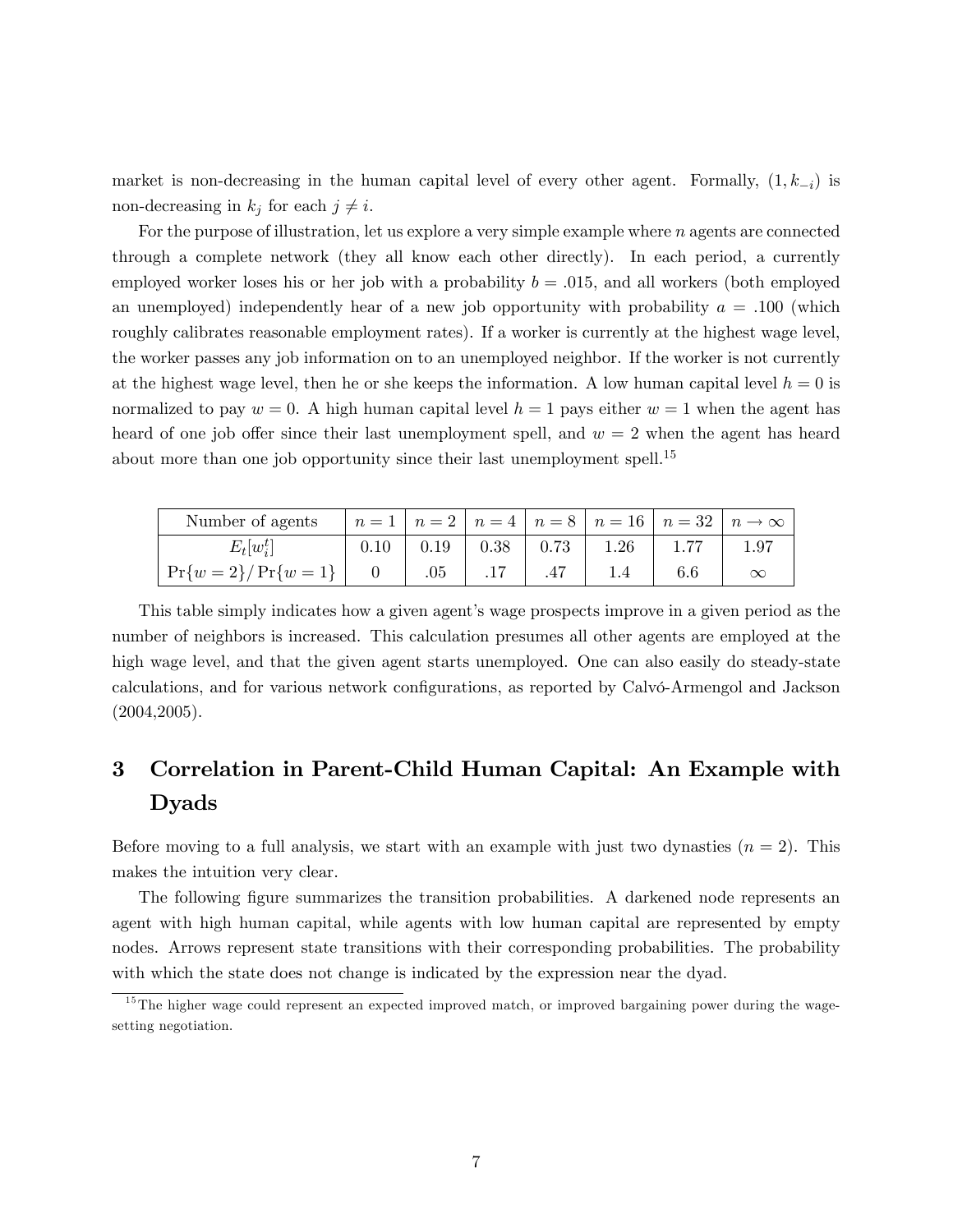

Figure 1: A Two Dynasty Markov Process

So, for instance, the  $p_1$  at the top of the diagram is the probability that the state starts with both dynasties at high human capital and stays there.

The spread  $p_1 - p_0$  reflects the sensitivity of human capital decisions to the social network. If  $p_0$  is close to  $p_1$ , then one agent's wages and human capital investment decisions are largely independent of the status of the other agent. If the gap between these probabilities is large, then the decisions are very sensitive to the state of the other agent.

Let  $\mu = (\mu_0, \mu_1, \mu_2)$  be the steady-state distribution, where  $\mu_k$  is the probability that k agents have high human capital level. Direct calculations show that

$$
\begin{bmatrix} \mu_2 \\ \mu_1 \\ \mu_0 \end{bmatrix} = \frac{1}{1 + p_0 - p_1} \begin{bmatrix} p_0 p_1 \\ 2p_0(1 - p_1) \\ (1 - p_0)(1 - p_1) \end{bmatrix}.
$$

We see that both dynasties are invested at the high human capital level with a long-run probability  $\mu_2$  that increases in both  $p_0$  and  $p_1$ . In contrast, the probability of the joint low investment,  $\mu_0$ , decreases in both  $p_0$  and  $p_1$ . Finally, the probability that dyad members display different human capital levels  $\mu_1$  increases in  $p_0$  but decreases in  $p_1$ .

We can easily compute the parent-offspring correlation in human capital levels under the steadystate distribution  $\mu$ , denoted  $\rho$ . It follows that<sup>16</sup>

$$
\rho=(p_1-p_0)^2.
$$

The intergenerational correlation increases with the square of the sensitivity of the human capital investment decision to the state of the other agent's status,  $(p_1 - p_0)^2$ . Note that the correlation is related to the difference between  $p_1$  and  $p_0$ . If we simply have high levels of both  $p_1$  and  $p_0$ , we would have low correlation. The spread between  $p_1$  and  $p_0$  captures how sensitive decisions are to the state of the network.

 $16$ The joint probability with which two consecutive generation members of the same dynasty have high human capital level is  $p_1\mu_2+\frac{1}{2}p_0\mu_1$ . The expression follows from simple algebra. Note that the intergenerational correlation in human capital levels involves the joint probability of high human capital for consecutive generations of a same dynasty. This differs from the correlation across dynasties, which involves the joint probability of high (low) human capital for contemporaneous generations.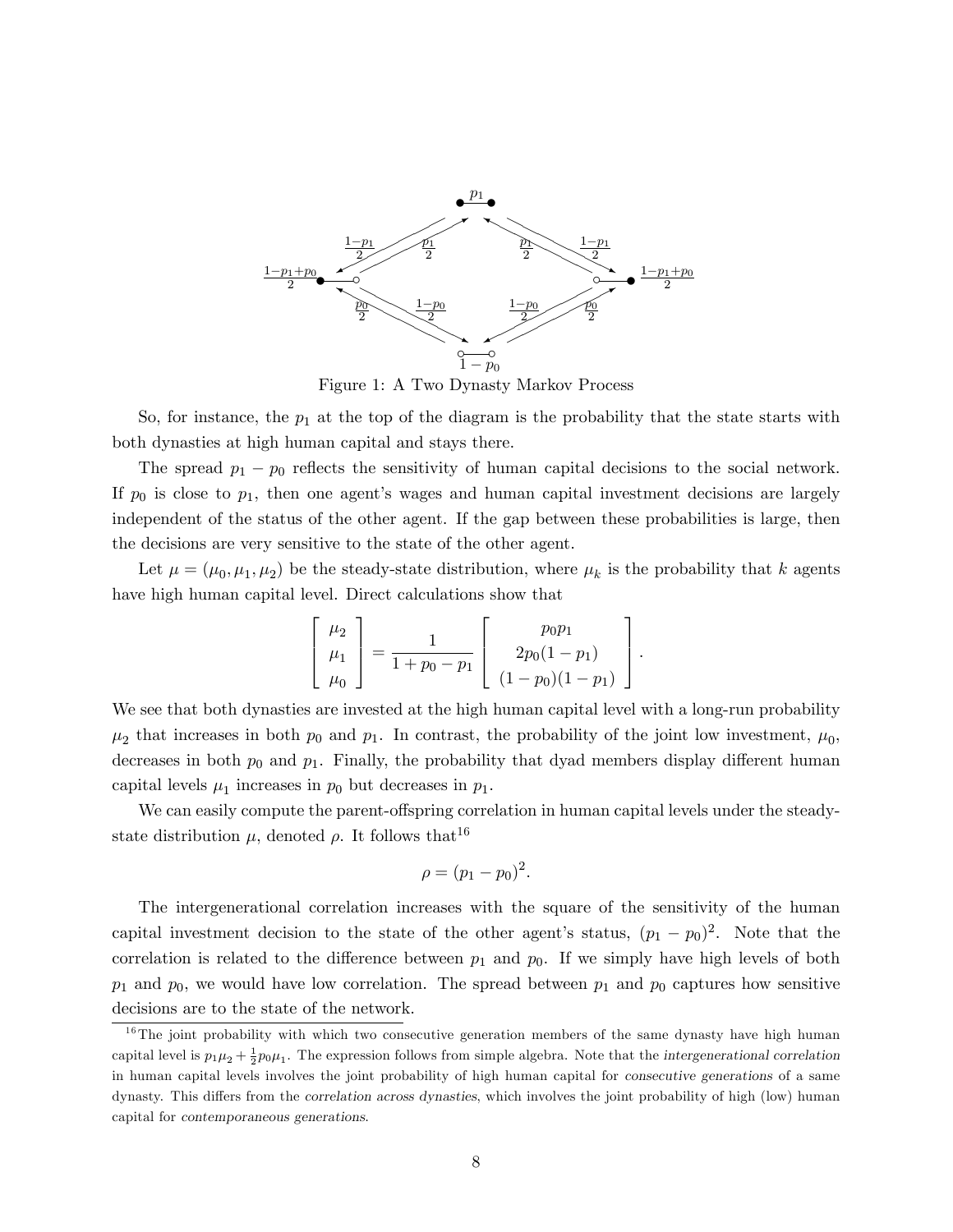## 4 A Threshold Investment Model

We now turn to populations of size  $n \geq 2$ . We start with a specific, but interesting, model for human capital investment decisions. We call this a "threshold" model, since a given agent's decision on whether or not to invest in human capital depends on whether or not the number of high capital neighbors exceeds a given threshold.

We say that there are threshold investment decisions if there exists  $1 \geq \pi_H \geq \pi_L \geq 0$  and  $\tau \in \{1, \ldots, n-1\}$  such that  $p_k = \pi_H$  if  $k \geq \tau$  and  $p_k = \pi_L$  is  $k < \tau$ . The difference between the high and the low success probability is  $\pi_H - \pi_L$ .

Holding  $\tau$  fixed, when  $\pi_H$  increases and/or  $\pi_L$  decreases, individual investment decisions become more sensitive to the state of the society.

The transition probabilities are depicted below.



#### 4.1 Human capital correlations under the threshold model

We now show that, holding  $\tau$  fixed, an increase in  $\pi_H$  and a decrease in  $\pi_L$  that keep the average investment level  $\bar{p}$  constant lead to an increase in intergenerational correlation.

If  $(\pi_H, \pi_L)$  and  $(\pi'_H, \pi'_L)$  are such that  $\pi'_H > \pi_H, \pi'_L < \pi_L$  and  $\bar{p}$  is the same under  $(n, \tau, \pi_H, \pi_L)$ than under  $(n, \tau, \pi'_H, \pi'_L)$ , we say that  $(\pi'_H, \pi'_L)$  is a  $\bar{p}$ -preserving spread of  $(\pi_H, \pi_L)$ .

**PROPOSITION 1** An  $\bar{p}$ -preserving spread increases the (steady state) intergenerational correlation in human capital investments.<sup>17</sup>

#### 4.2 Fitting the Threshold Model to Data

Since the threshold investment model is fully described by  $(n, \tau, \pi_H, \pi_L)$ , it is easily calibrated. In order to minimize the degrees of freedom in the model, we fit a further simplified version of the threshold model. We restrict attention to the case where  $\pi_L = 1 - \pi_H$  and  $\pi_H \geq 1/2$ .

The European Community Household Panel (ECHP) contains information on the level of human capital of representative households in various European member countries. These data allow us

 $17$ This refers to the correlation between parent and child investment states of any given dynasty at any time, when the initial distribution is the steady state distribution.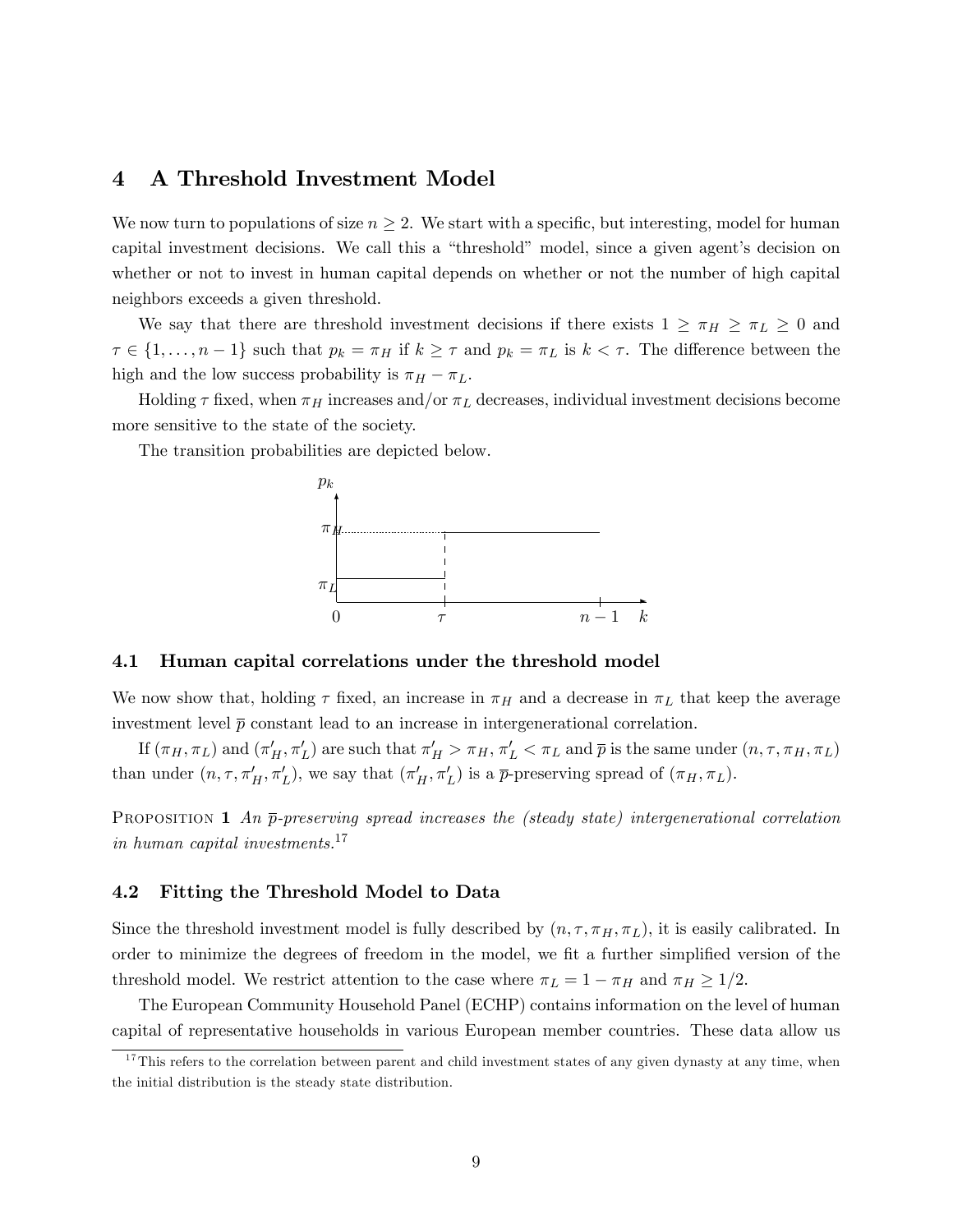to infer the education transition matrices for combinations of parents and children.<sup>18</sup>

For this calibration, a human capital of 0 indicates has an individual pursued education to a point no further than high school graduation and 1 indicates education was pursued beyond high school.<sup>19</sup> Given the threshold model, any  $(n, \tau, \pi)$  implies steady state probabilities of the four possible parent-child education combinations:  $00, 01, 10, 11$ . So given the observed frequency distribution in the data, we find the parameters  $(n, \tau, \pi)$  that lead to predictions that closely match those observed frequencies. Table 1 shows the calibrated values of  $\pi$  for various European countries and for all parent-offspring gender combinations when  $n = 50$ . An appendix contains the observed matrices, together with the estimated ones, the estimated  $\tau$ 's and an estimation error  $\varepsilon$ <sup>20</sup>. We also estimate the model for  $n = 25$  and find almost no differences in the fits (see Tables 2 to 5 in the appendix).

|                 | Father  | Daugh |              | Father  | Son   |        | Mother  | Daugh |        | Mother | Son   |        |
|-----------------|---------|-------|--------------|---------|-------|--------|---------|-------|--------|--------|-------|--------|
| Country         | Cor     | $\pi$ | $\tau$       | Cor     | $\pi$ | $\tau$ | Cor     | $\pi$ | $\tau$ | Cor    | $\pi$ | $\tau$ |
| Austria         | .123    | .95   | 26           | .057    | .96   | 26     | $-.002$ | .97   | 30     | .016   | .96   | 29     |
| Belgium         | .027    | .62   | 27           | .174    | .68   | 26     | .014    | .70   | 30     | .100   | .62   | 26     |
| Denmark         | .047    | .73   | 35           | .071    | .77   | 34     | .004    | .75   | 35     | .008   | .74   | 21     |
| Finland         | $-.128$ | .82   | 33           | $-.036$ | .85   | 32     | $-.061$ | .82   | 34     | .014   | .78   | 33     |
| France          | .119    | .61   | 39           | .221    | .73   | 26     | .093    | .70   | 35     | .176   | .63   | 27     |
| Germany         | .107    | .79   | 27           | .111    | .81   | 27     | .067    | .86   | 27     | .045   | .85   | 17     |
| Greece          | .003    | .81   | 28           | .070    | .86   | 26     | .011    | .88   | 33     | .001   | .83   | 27     |
| Ireland         | .211    | .82   | 26           | .189    | .84   | 26     | .190    | .85   | 26     | .146   | .83   | 26     |
| Italy           | .131    | .94   | 26           | .141    | .95   | 26     | .091    | .96   | 26     | .130   | .95   | 26     |
| Luxemburg       | .289    | .79   | 26           | .083    | .78   | $27\,$ | .145    | .80   | 34     | .070   | .77   | 33     |
| The Netherlands | .043    | .89   | 31           | .082    | .87   | 31     | $-.021$ | .93   | 30     | .005   | .93   | 30     |
| Portugal        | .098    | .94   | 26           | .228    | .96   | 26     | .095    | .96   | 26     | .187   | .94   | 16     |
| Spain           | .111    | .81   | 26           | .122    | .84   | 26     | .036    | .86   | 32     | .053   | .82   | 32     |
| United Kingdom  | .045    | .52   | $\mathbf{1}$ | .070    | .61   | 24     | .023    | .61   | 27     | .095   | .58   | 26     |

|  | TABLE 1. ECHP intergenerational correlation in education vs. estimated investment probability |  |  |  |  |
|--|-----------------------------------------------------------------------------------------------|--|--|--|--|
|  |                                                                                               |  |  |  |  |

<sup>&</sup>lt;sup>18</sup>We are grateful to Simona Comi for providing us with these education transition matrices corresponding to wave 5 (1998) of the ECHP. Comi (2003) contains an exhaustive analysis of European social mobility patterns with the ECHP database.

 $^{19}$ Education beyond high school (tertiary education) is measured by Comi as still being in school at 20 years of age. It need not indicate that any higher degrees were earned.

<sup>&</sup>lt;sup>20</sup>Given a value of n (here,  $n = 25,50$ ), our algorithm searches through a grid of admissible values for  $\tau$  and  $\pi$ . The size of the grid is chosen in increments of .01 for  $\pi$ . The error  $\varepsilon$  is the Euclidean distance between the estimated and actual four-vectors.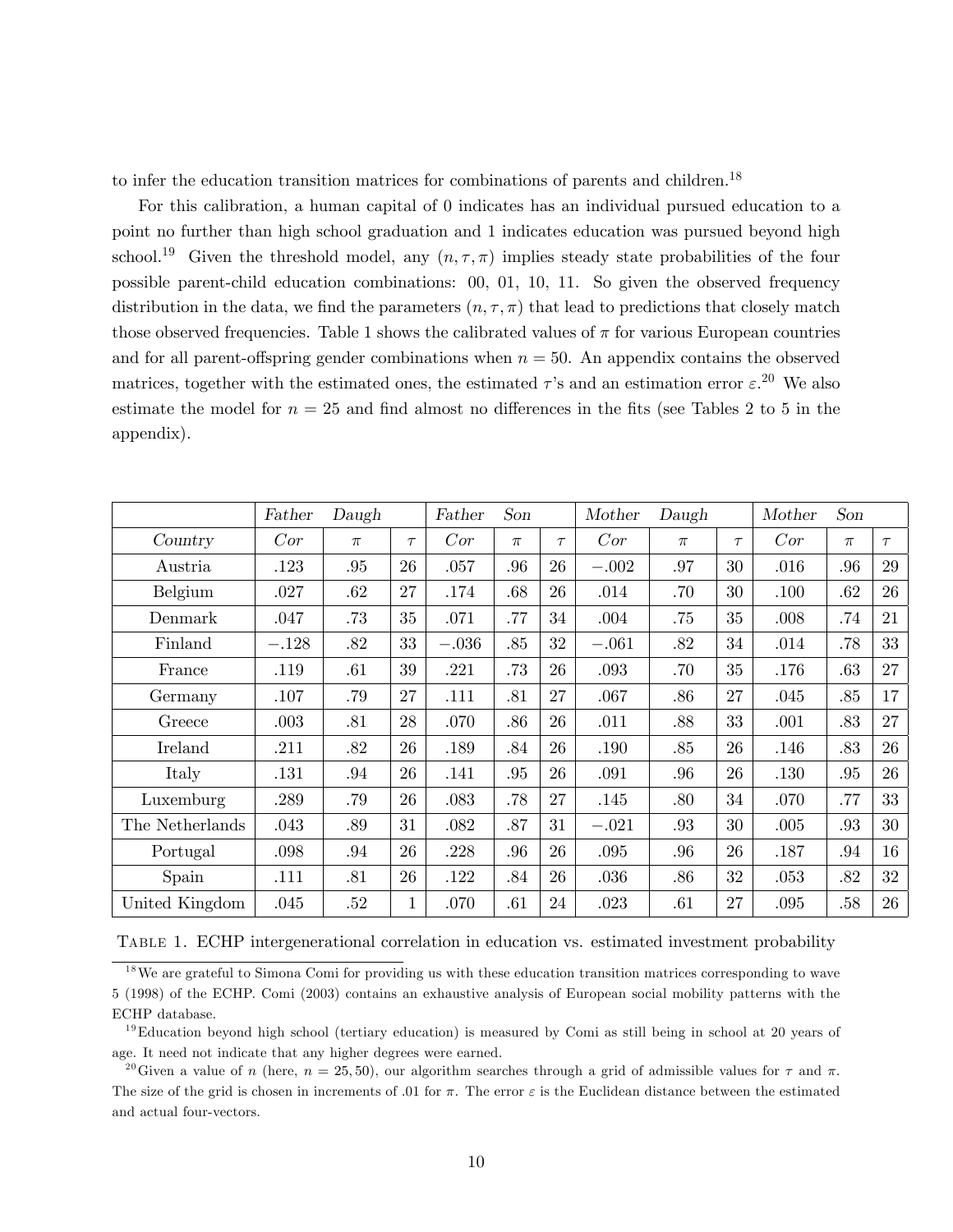### in the threshold model. $21$

It is important to stress that the correlations and the implied parameters of the model give us different information. For instance, Denmark and the United Kingdom exhibit very similar fatherdaughter correlations (.045 and .047). Yet, the estimated values of  $\pi$  (and  $\tau$ ) differ drastically between both countries: a low .52 for the U.K. versus a higher .73 for Denmark.<sup>22</sup> Although similar in terms of correlation levels, the threshold model suggests, instead, that the influence of the social setting on education decisions (as measured through  $\pi$ ) is much higher in Denmark than in the U.K. We can similarly analyze many other pairs of countries, such as Austria and France for father-daughter, Greece and the U.K. for father-son, France and Portugal for mother-daughter, etc.

Let us say a bit more about this. When seeing the low father-son correlation in Austria one would be tempted to conclude that this is a mobile society. However, when we see  $\pi = .96$ , we see a different picture. First, even with  $\tau$  at 26, this leads to very little overall investment (.919) probability in the data that neither father nor son invested, and .920 from the fit of our model - see Table 3). Moreover, there is very high sensitivity to social setting, so that people whose majority of neighbors are not invested are extremely unlikely to invest, and people whose majority of neighbors are invested are extremely likely to invest. This is something that cannot be seen from the data, nor the correlation, and is inferable under the structure of the model. The fits imply that social circumstances are extremely important in determining individual decisions. In that sense, ìmobilityîhas very little to do with oneís own traits and everything to do with the social situation. Again, this contrasts with the data from the UK, where  $\pi$  is much closer to 1/2, where there is more overall investment, and where there is much less sensitivity to the social situation.

We also see some other interesting broader suggestions that come from the fits. With only one exception (in a case where the threshold does not really matter as  $\pi$  is nearly 1/2), the thresholds are all above  $n/2$ . This is consistent with the fact that in each country the average level of overall investment is less than 1/2. Second, and perhaps more important, most of the  $\pi$ 's are fairly high in a range of 3/4 or above. So, even though the intergenerational correlations lie mostly in a range from  $0$  to  $.2$ , we still see a substantial influence of the social situation on individual decisions.

<sup>&</sup>lt;sup>21</sup> For each parent-offspring gender combination (father/daughter, father/son, mother/daughter, mother/son), the first column,  $Cor$ , reports the intergenerational correlation in education levels for the education transition matrices from wage 5 (1998) of the ECHP. We distinguish two education levels: (i) nor more than high school graduation, and (ii) past high school education. The second column,  $\pi$ , reports the estimated value for the investment probability in the threshold investment model when  $n = 50$ . The corresponding estimated values for  $\tau$  and the error  $\varepsilon$  are reported in the appendix, together with estimations for  $\pi, \tau, \varepsilon$  when  $n = 25$ . Data and estimations are reported for fourteen countries.

<sup>&</sup>lt;sup>22</sup>The estimated value of  $\tau$  for the U.K. is essentially irrelevant as a  $\pi$  close to 1 /2 implies that the investment is essentially independent of the state in any case. The comparison of father-son for the two countries leads to a situation where the  $\tau$  is tied down for the U.K..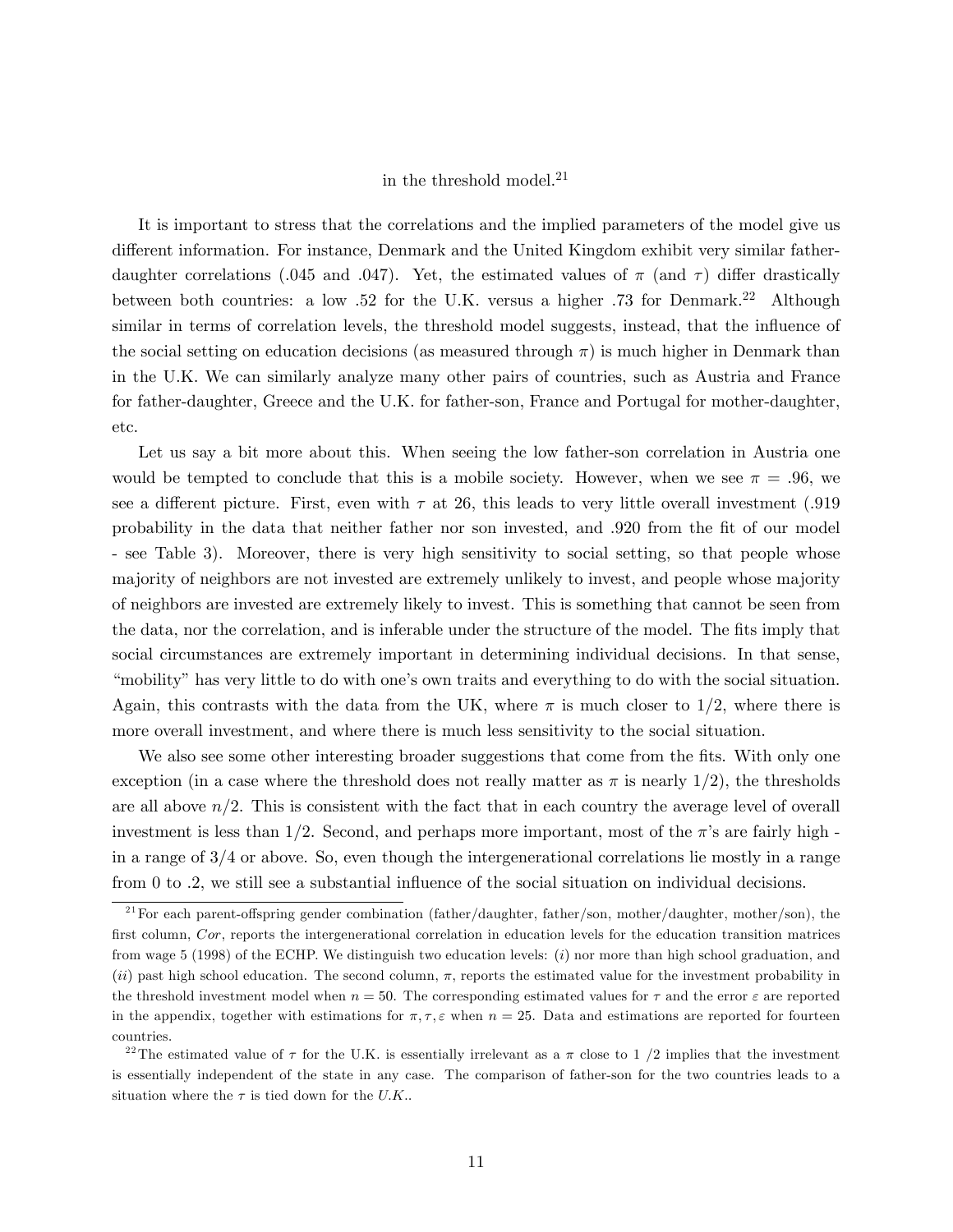This calibration exercise, although only illustrative, shows the parsimony of the threshold investments model and provides some across-country comparisons of the sources of social mobility. It also shows that this model can provide information that is not present in the correlations, and in particular information about the extent to which social situation influences individual decisions.

### 5 The General Case

We now turn to the analysis of the general model of investment decisions characterized by a vector of investment probabilities  $p = (p_0, \ldots, p_{n-1}).$ 

### 5.1 A Simple Monotonicity Lemma

We begin with an obvious result that establishes monotonicity of the steady-state distribution of human capital decisions (in the sense of Örst-order stochastic dominance) with respect to the investment vector p.

We write  $p' \geq p$  if  $p'_k \geq p_k$ , for all k, and  $p' > p$  if  $p'_k > p_k$ , for all k. This could represent an increase in wages, a decrease in the cost distributions, or some other reason for increased investment as a function of the state of the network.

LEMMA 1 Let  $\mu$  and  $\mu'$  denote the steady-state distribution associated with p and p', respectively. If  $p' \geq p$ , then  $\mu'$  first-order stochastically dominates  $\mu$ . When  $p' > p$ , the first-order stochastic dominance is strict.

#### 5.2 Correlation in Parent-Child Human Capital

We now explore the relationship between the social sensitivity, as captured through  $p$ , and the intergenerational correlation in human capital decision, in the general model.

Intuitively, increasing the spread in  $p_k$ 's across k makes the investment decision more sensitive to the social situation. That is, increasing  $p_k$  for high k and decreasing it for low k should lead the decision to invest to be more dependent on the social state. This in turn should increase the intergenerational correlation.

We capture this notion of increasing the spread in  $p_k$ 's through the variance in the probability that a given agent invests. Let  $Var(p)$  denote the variance in investment probabilities. So

$$
Var(p) = \sum_{k} \mu_k^{-i} p_k^2 - (\sum_{k} \mu_k^{-i} p_k)^2
$$
 (1)

where  $\mu_k^{-i}$  is the steady-state probability that k agents other than some agent i are of the high type (under  $p$ ).<sup>23</sup>

$$
^{23}\text{We have }\mu_k^{-i}=\sum_{k=0}^{n-1}\tfrac{n-k}{n}\mu_k+\tfrac{k+1}{n}\mu_{k+1}.
$$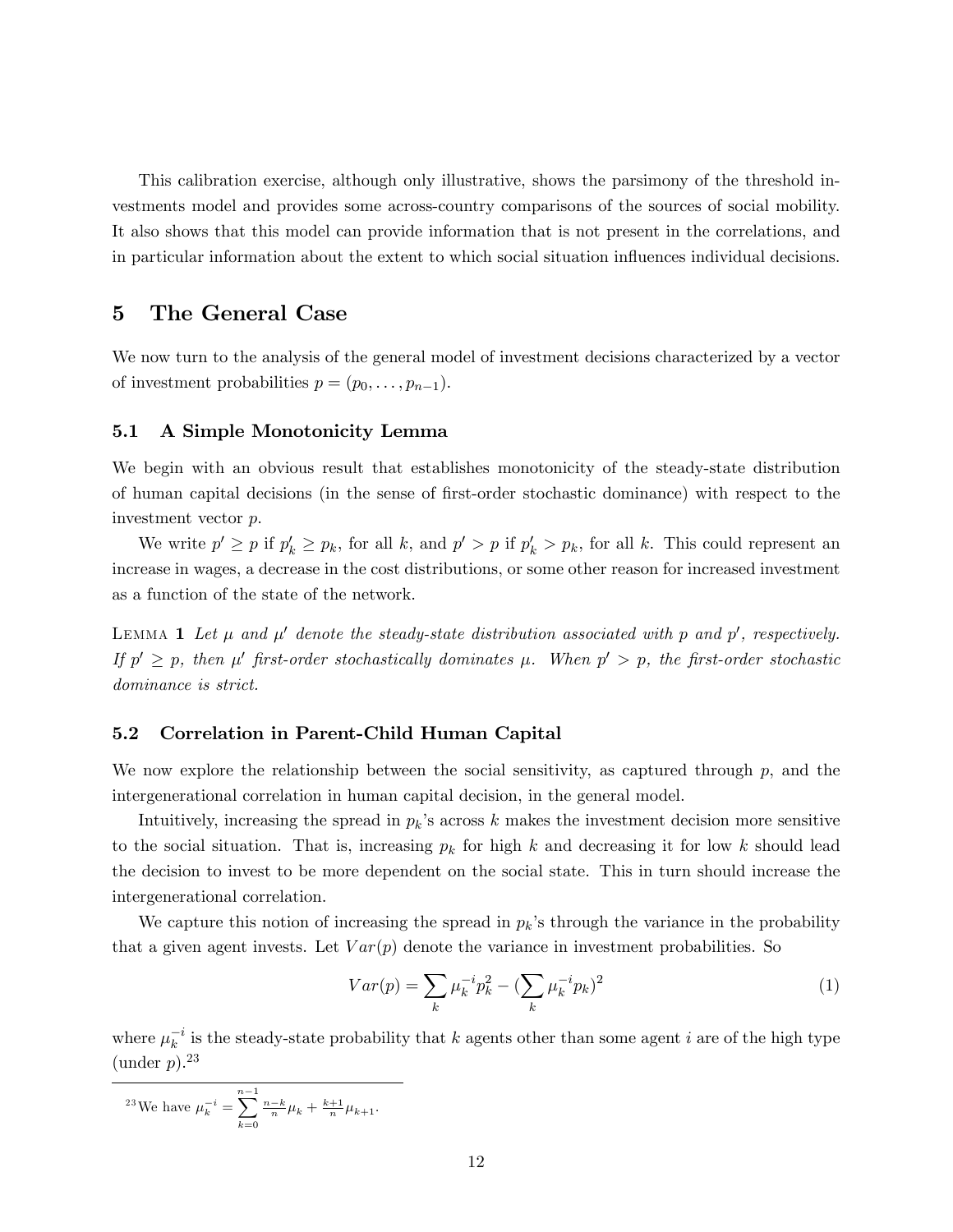It turns out that keeping track of the variance in the  $p_k$ 's alone is not enough to tie down intergenerational correlation, as it is this variance relative to the overall variation in an agent's state that is important. This normalization is necessary since it is only relative variation that matters in correlation comparisons rather than absolute levels.

The relevant normalizing variation is the variance of any given agent is human capital state. In this simple 0-1 world that variance is simply

$$
Var_p(h) = \overline{p}(1 - \overline{p}),
$$
\n(2)

where  $\bar{p}$  be the average steady-state probability that any given agent is of a high type given  $p^{24}$ 

We can now provide a complete characterization of the relative orderings of correlations as dependent on properties of the  $p$ 's.

THEOREM 1 The intergenerational correlation in human capital investments in any dynasty starting from the steady state is higher under p' than under p if and only if  $\frac{Var(p')}{Var_{p'}(h)} > \frac{Var(p)}{Var_p(h)}$  $\frac{Var(p)}{Var_p(h)}$ .

An easy corollary of Theorem 1 is the following.

COROLLARY 1 The intergenerational correlation in human capital investments in any dynasty starting from the steady state is higher under p' than under p if  $Var(p') > Var(p)$  and  $\overline{p} = \overline{p}'$ .

This follows from Theorem 1 by noting that if  $\bar{p} = \bar{p}'$ , then by (2), then  $Var_{p'}(h) = Var_{p}(h)$ .

The intuition behind the theorem and corollary is that as the correlation of the human capital investment with the state of the network increases, this leads to increased intergenerational correlation due to the fact that there is likely to be some overlap in the state of the network between the parent and the child.

So far, we have assumed that the offspring social background is the same as that of the parent when the parent dies. Suppose, instead, that this inheritance is only partial. The child's social universe is now mixed. He or she evolves in the same social universe as the parent with probability q, but belongs to a completely different social circle with probability  $1-q$ . More precisely, the child accesses the same network as his or her parent with probability  $q$ , and otherwise gets an entirely new network (with  $k_{-i}^t$  determined by a fresh draw from the steady state distribution). We model this process as if with probability q the child's investment decision is governed by  $p_k$ , and with probability  $(1 - q)$  it is given by  $\bar{p}$ . The influence of the social setting now depends on q, and we denote by  $p^q$  the resulting function.

COROLLARY 2 The steady-state intergenerational correlation in human capital investments increases with q.

$$
^{24}\text{We have }\overline{p}=\sum_{k=0}^{n-1}\mu_k^{-i}p_k.
$$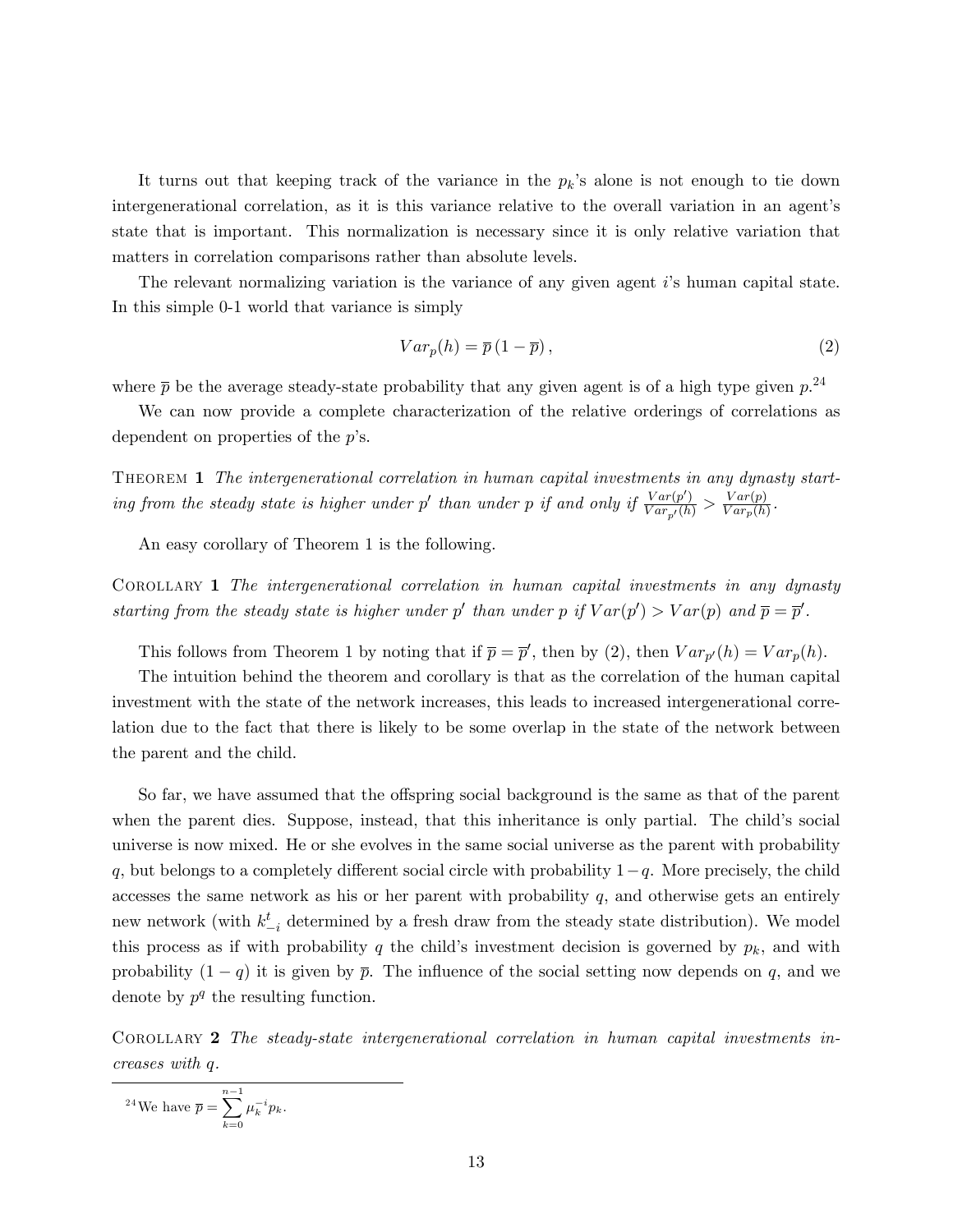In this case, it is easy to check that the conditions of Corollary 1 apply.

To the extent that the overlap of the social universe across generations is higher for the two-tails of the income distribution, this finding is consistent with the  $U$ -shaped intergenerational income correlation curve as a function of income levels documented by Cooper et al.  $(1994)$ <sup>25</sup>

#### 5.3 Cost Efficiency

Beyond issues of equity and equality of opportunity, we should also care about social mobility for reasons of economic efficiency. We now examine relative mobility and efficiency in terms of overall investment costs. The idea is to track the distortions in investment that are present in a society. That is, suppose that one agent invests in human capital with a high cost due to the fact that his or her social network is in good shape, while another agent does not invest despite a much lower cost due to the fact that his or her network is in bad shape. This leads to more costly investment than would be present in a world where the agents were switched. In a perfect world, where we could exchange these two agents (and perhaps make some transfers) we would have an improvement.

A rough measure that keeps track of this distortion is the total expenditure on human capital investment of a society. That is, let us consider two societies described by  $p$  and  $p'$ . To keep a level playing field, let us compare societies with the same mean investment rate so that  $\bar{p} = \bar{p}'$ . We can then compare the average costs of investment in steady state.

To do this, let us derive an expression for the expected costs of investment in steady state. We do this under the supposition that any given agentís costs of investment are uniformly distributed on [0, C]. Recall, that the model is one where the benefits depend on the state of the system  $(k_{-i})$ and then the costs are simply individual-specific. In particular, recall that  $p_k = F(w(1, k))$ . That is, the probability that i invests when k neighbors are invested is the probability that i's cost of investment is below  $w(1, k)$ , which is is expected benefit from investing. Given that costs are uniformly distributed on [0, C],  $p_k = w(1, k)/C$ . Conditional on investing when  $k_{-i} = k$  we then can conclude that the expected costs are  $w(1,k)/2$ . Thus, these are  $Cp_k/2$ . Then, the average cost per capita of investing in high human capital can be written as

$$
Cost(p) = \sum_{k=0}^{n-1} \frac{\mu_k^{-i} p_k}{\overline{p}} \frac{C}{2} p_k.
$$

Here,  $\mu_k^{-i} p_k / \bar{p}$  is the conditional probability that there were k other agents with high human capital at the time that  $i$  invested, conditional on  $i$  investing. We can then conclude the following.

 $^{25}$ See Wright Mills (1945) for a seminal analysis of the social endogamy of the business elite in the U.S. and Wilson (1987) and Jencks and Mayer (1990) for an analysis of the social and economic consequences of living in the inner city in the U.S. Santamaría-García (2003) provides a model predicting a more extensive use of social contacts for job search among less-educated workers, consistent with empirical findings in many European countries and reported in the paper.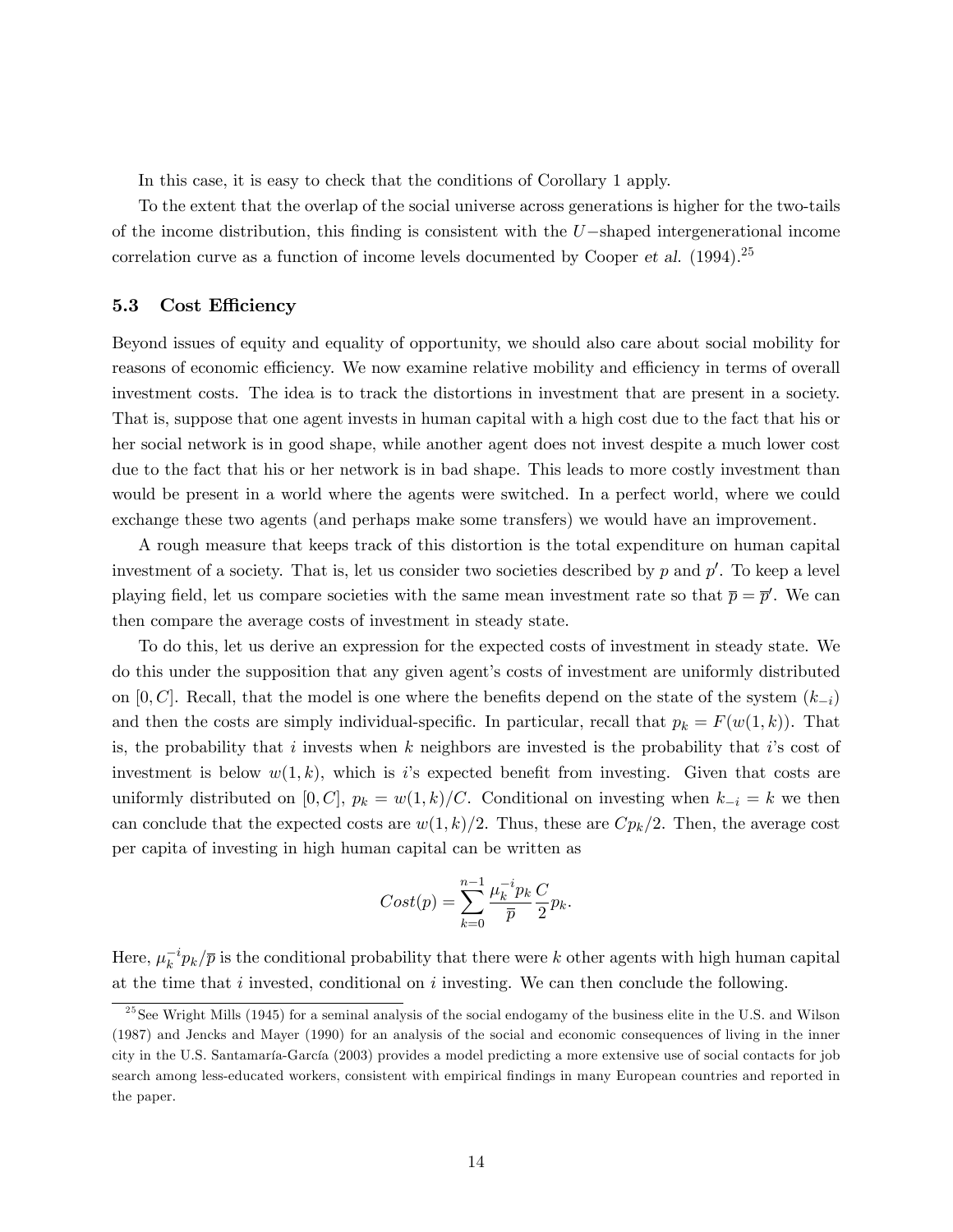THEOREM 2 If  $Var(p') > Var(p)$  and  $\overline{p}' = \overline{p}$ , then  $Cost(p') > Cost(p)$ .

For two processes p and p' that have the same overall percentage of investment  $\bar{p}$ , the more sensitive one has a higher overall cost associated with it. It is thus less efficient in terms of the costs of investment for the same average level of investment.

## 6 Discussion

We have provided a parsimonious model that shows how individual decisions depend on the social state of a system, and how this leads to intergenerational correlation in decisions. Increased sensitivity of an individual's decision to the social state corresponds to increased intergenerational correlation. We also analyzed a special case of the model: the threshold investment model, which is a handy example and one for which the long-run steady-state distribution is easily characterized.

When  $n$  gets large, the steady-state distribution in the threshold model approximates a Poisson process. The steady-state distribution (under the restriction that  $\mu_L = 1 - \mu_H$ ) is

$$
\mu_k = \begin{cases} \mu_0 {n \choose k} \left(\frac{\pi_L}{1-\pi_L}\right)^k, \text{ for } k < \tau \\ \mu_0 \left[\frac{\pi_L (1-\pi_H)}{\pi_H (1-\pi_L)}\right]^\tau {n \choose k} \left(\frac{\pi_H}{1-\pi_H}\right)^k, \text{ for } k \ge \tau \end{cases}
$$

;

where  $\mu_0$  normalizes the sum to one. When n gets large, we obtain two Poisson distributions to the right and to the left of  $\tau$ , and appropriately renormalized.

In closing let us re-emphasize that our model encompasses other processes beyond the human capital investment and mobility application that we have analyzed. Consider, for instance, the following set up. Each period, a randomly selected newborn takes an 0-1 decision. With small probability  $\varepsilon$ , this decision is independent of the environment and decided by a coin toss. With complementary probability  $1-\varepsilon$ , the investment is context dependent. In that situation the newborn chooses 1 only if the first agent met has chosen 1, where the newborn is equally likely to meet any other agent in the society. The resulting probability of choosing 1 conditional on k other people in the society having chosen 1 is:

$$
p_k = \frac{1}{2}\varepsilon + (1 - \varepsilon)\frac{k}{n-1}.
$$

This model is analyzed in Kirman (1993), in the context of ant behavior, as a proxy for some sorts of investment behavior. He shows that the continuous population limit of the steady-state distribution for this process is a Beta distribution.

We can apply Theorem 1 (and corollaries) to this process to draw some conclusions. For instance, they relate the value of  $\varepsilon$  to the intergenerational correlation levels in decisions. Decreasing  $\varepsilon$ amounts to a  $\bar{p}$ -preserving spread, and the correlation increases. Coupling this with Theorem 2, we can deduce overall cost effects of changing the likelihood of an independent decision (here, efficiency increases with  $\varepsilon$ ). Our results thus provide a step towards measuring the efficiency effects of time series persistence.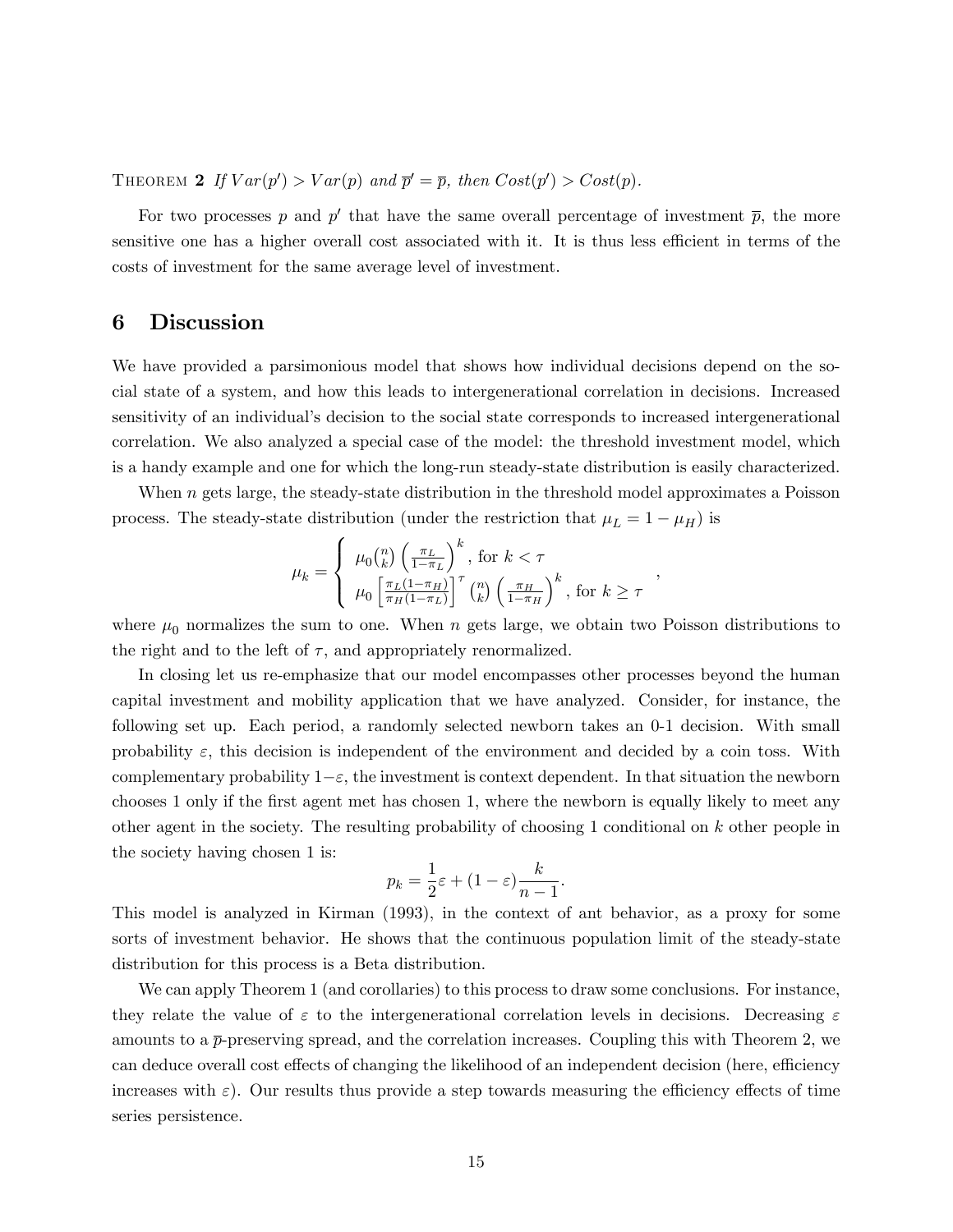## References

- [1] Banerjee, A.V. and Newman, A.F. (1991) "Risk-bearing and the theory of income distribution," Review of Economic Studies 58, 211-235.
- [2] Becker, G.S. (1973) "A theory of marriage: part I," Journal of Political Economy 81, 813-846.
- [3] Becker, G.S. and Tomes, N. (1979) "An equilibrium theory of the distribution of income and intergenerational mobility," Journal of Political Economy 87, 1153-1189.
- [4] Bénabou, R. (1993) "Workings of a city: location, education, production," Quarterly Journal of Economics 108, 619–653.
- [5] Bénabou, R. (1996) "Equity and efficiency in human capital investment: the local connection." Review of Economic Studies 63, 237-264.
- [6] Björklund, A. and M. Jäntti (1997) "Intergenerational mobility in Sweden compared to the United States," American Economic Review 87, 1009-1018.
- [7] Björklund, A. and M. Jäntti (1999) "Intergenerational mobility of socio-economic status in comparative perspective," manuscript, University of Stockholm.
- [8] Borjas, G. (1992) "Ethnic capital and intergenerational mobility," Quarterly Journal of Economics 107, 123-150.
- [9] Boudon, R. (1973) L'Inégalité des Chances, Paris: Armand Colin.
- [10] Bourdieu, P. and J.-C. Passeron (1964) Les Héritiers, Paris: Editions de Minuit.
- [11] Bowles, S. and Gintis H. (2002) "The inheritance of inequality," Journal of Economic Perspectives 16, 3-30.
- [12] Calvó-Armengol, A. and M.O. Jackson (2004) "The effects of social networks on employment and inequality," American Economic Review, vol. 94, no. 3, June, 426-454.
- [13] Calvó-Armengol, A. and M.O. Jackson (2005) "Networks in Labor Markets: Wage and Employment Dynamics and Inequality," Journal of Economic Theory, forthcoming.
- [14] Card, D. and Krueger (1992) "School Quality and Black-White Relative Earnings: A Direct Assessment," Quarterly Journal of Economics, 151-200.
- [15] Carneiro, P. and J.J. Heckman (2002) "The evidence on credit constraints in post-secondary schooling," manuscript, Chicago University.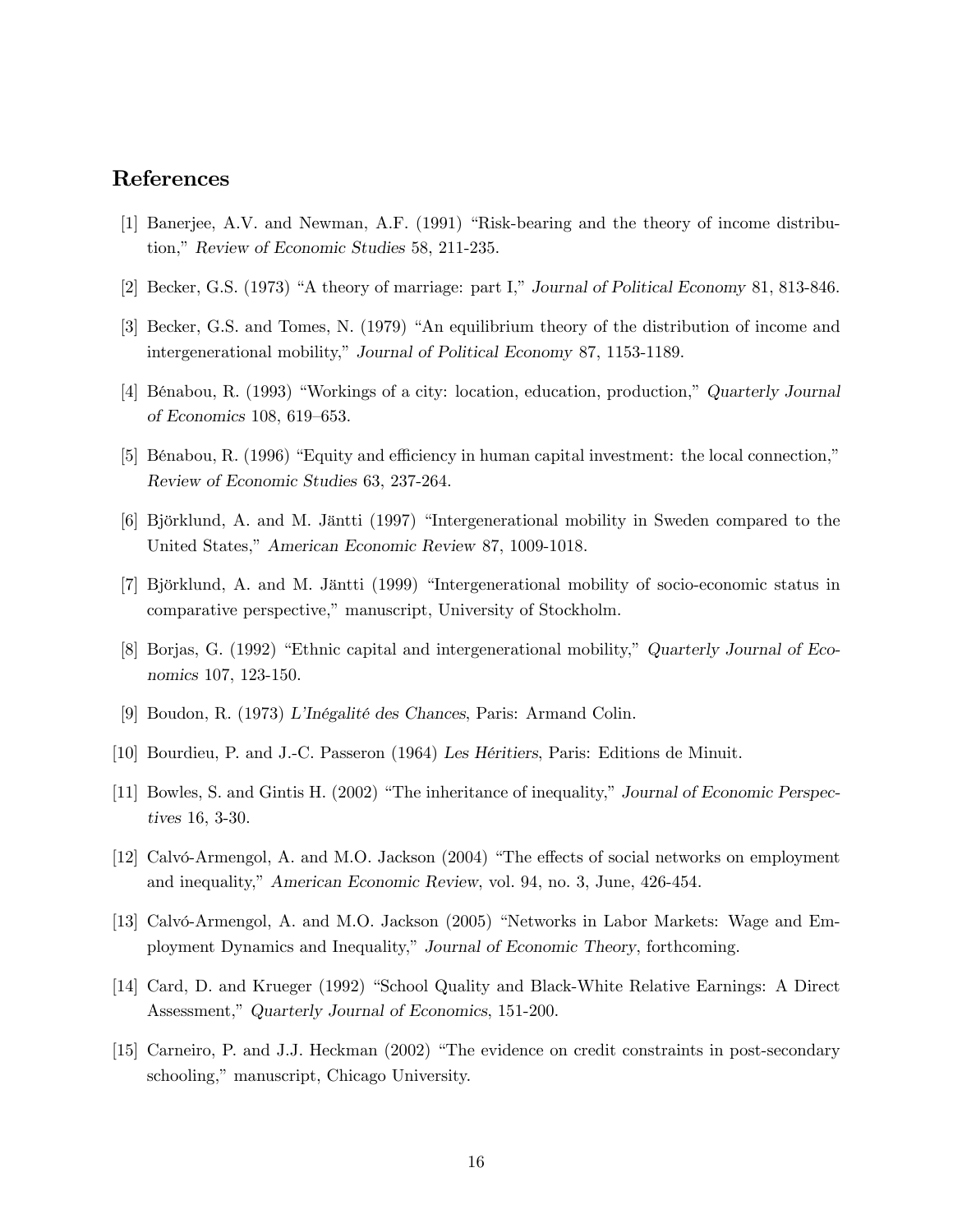- [16] Cole, H., Mailath, G. and A. Postlewaite (1994) "Class systems and the enforcement of social norms," Journal of Public Economics 70, 157-183.
- [17] Coleman, J. (1990) Foundations of Social Theory, Harvard University Press: Cambridge.
- [18] Comi, S. (2003) "Intergenerational mobility in Europe: evidence from ECHP," manuscript, Università degli Studi di Milano.
- [19] Cooper, S., Durlauf, S. and Johnson, P. (1994) "On the evolution of economic status across generations," American Statistical Association, Papers and Proceedings 50-58.
- [20] Dearden, L., Machin, S. and H. Reed (1997) "Intergenerational mobility in Britain," Economic Journal 107, 47-66.
- [21] Durlauf, S. (1996) "A theory of persistent income inequality," Journal of Economic Growth, 1, 75-93.
- [22] Erikson, R. and Goldthorpe J.G. (1992) The Constant Flux: A Study of Class Mobility in Industrial Societies, Oxford: Clarendon.
- [23] Erikson, R. and Goldthorpe J.G. (2002) "Intergenerational inequality: a sociological perspective," Journal of Economic Perspectives 16, 31-44.
- [24] Ganzeboom, H. and D. Treiman (1996) "Internationally comparable measures of occupational status for the 1988 international standard classification of occupations," Social Science Research 25, 201-239.
- [25] Goux, D. and E. Maurin (1997) "Meritocracy and social heredity in France: some aspects and trends" European Sociological Review 159-178.
- [26] Heckman, J.J. and A.B. Krueger (2004) Inequality in America: What Role for Human Capital Policies?, Cambridge: MIT Press.
- [27] Ioannides, Y.M. and L. Datcher Loury (2004) "Job Information Networks, Neighborhood Effects and Inequality," Journal of Economic Literature, XLII, December, 1056-1093.
- [28] Jencks, C. and S. Mayer (1990) "The social consequences of growing up in a poor neighborhood: a review," in Concentrated Urban Poverty in America, McGeary M. and L. Lynn (eds.), National Academy: Washington.
- [29] Kane, T. (1994) "College entry by blacks since 1970: the role of college costs, family background, and the returns to education," Journal of Political Economy 102, 878-911.
- [30] Kirman, A. (1993) "Ants, rationality, and recruitment," Quarterly Journal of Economics 137-156.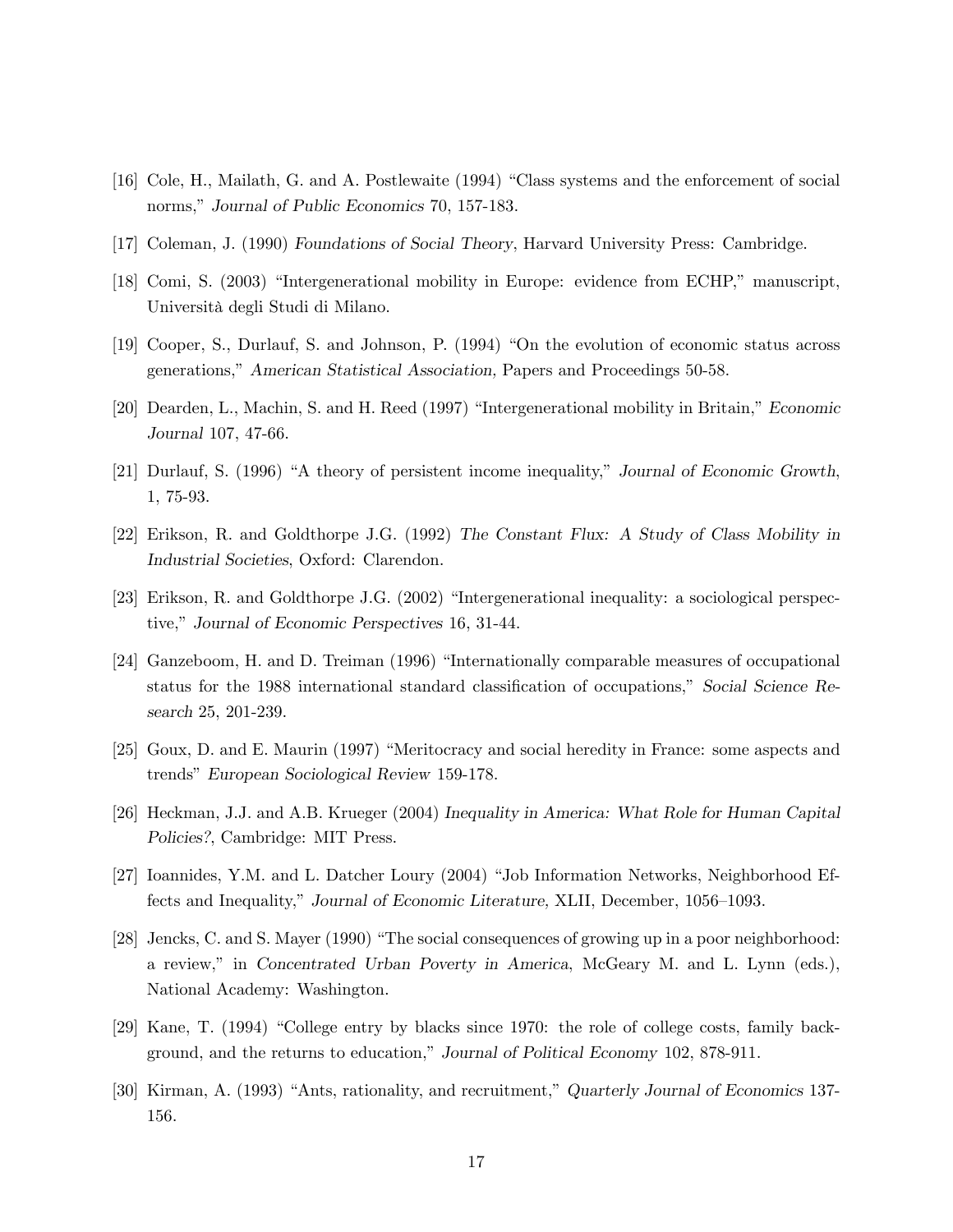- [31] Loury, G. (1981) "Intergenerational transfers and the distribution of earnings," Econometrica 49, 843-867.
- [32] Mulligan, C. (1997) Parental Priorities and Economic Inequality, Chicago: University of Chicago Press.
- [33] Piketty, T. (2000) "Theories of persistent inequality and intergenerational mobility," in Handbook of Income Distribution, Vol. 1, Anthony B. Atkinson and François Bourguignon, eds., Elsevier: Amsterdam.
- [34] Santamaría-García, J. (2003) "Job search through social contacts: a matching model with heterogeneous agents," manuscript, Universidad de Alicante.
- [35] Solon, G. (1992) "Intergenerational income mobility in the United States," American Economic Review 82, 393-408.
- [36] Solon, G. (2002) "Cross-country differences in intergenerational earnings mobility," Journal of Economic Perspectives 16, 59-66.
- [37] Wilson, W.J. (1987) The Truly Disadvantaged: The Inner City, the Underclass, and Public Policy, Chicago: University of Chicago Press.
- [38] Wright Mills, C. (1945) "The american business elite: a collective portrait." Journal of Economic History 5, 20-44.
- [39] Zimmerman, D.J. (1992) "Regression toward mediocrity in economic stature," American Economic Review 82, 409-429.

#### Appendix

The following lemma is useful.

LEMMA 2 For all  $0 \leq k \leq n-1$ ,  $\mu_{k+1} = a_k \mu_k$ , where

$$
a_k = \frac{n-k}{k+1} \left( \frac{p_k}{1-p_k} \right),\,
$$

and thus  $\mu_k = a_j a_{j+1} \cdots a_{k-1} \mu_j$  for all  $k > j$ .

**Proof of Lemma 2:** Consider a state where exactly  $k$  agents are of high type. At steady-state, the inflow to and the outflow from this state exactly balance each other. This is written as

$$
\mu_0 p_0 = \mu_1 \frac{1}{n} (1 - p_0), \text{ for } k = 0
$$
  

$$
\mu_{k-1} \frac{n - (k-1)}{n} p_{k-1} + \mu_{k+1} \frac{k+1}{n} (1 - p_k) = \mu_k \frac{k}{n} (1 - p_{k-1}) + \mu_k \frac{n-k}{n} p_k, \text{ for } 1 \le k \le n-1
$$
  

$$
\mu_{n-1} \frac{1}{n} p_{n-1} = \mu_n (1 - p_{n-1}), \text{ for } k = n,
$$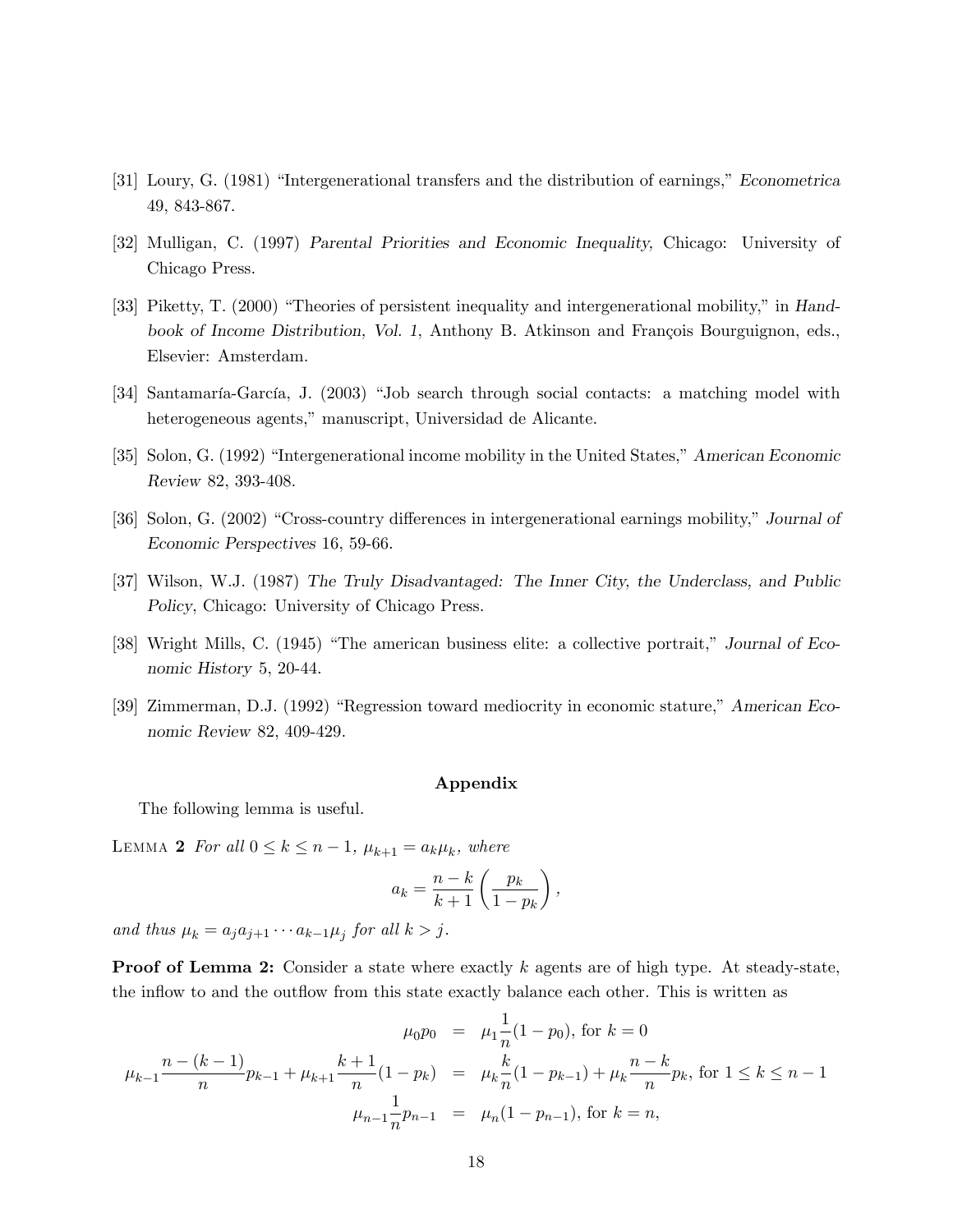and the result follows.

**Proof of Lemma 1:** By Lemma 2, whenever  $i > j$  we can write

$$
\mu_i/\mu_j = a_j a_{j+1} \cdots a_{i-1}.
$$

Noting that  $p'_k \geq p_k$  implies  $a'_k \geq a_k$  (with corresponding strict inequalities), it follows that

$$
\mu'_i/\mu'_j \ge \mu_i/\mu_j
$$

for all  $i > j$ , with strict inequality for some pairs when  $p' \neq p$ . Given that  $\sum_{k=0}^{n} \mu'_k = 1 = \sum_{k=0}^{n} \mu_k$ , the result follows directly.

**Proof of Theorem 1:** Let us consider any dynasty i. Consider any point in time (having started at time 0 from the steady state distribution) where a given newborn in role  $i$  is faced with the choice to invest. Let  $X$  be the number of other agents who have value 1 at that point in time. We know that

$$
\Pr[X = k] = \frac{n - k}{n} \mu_k + \frac{k + 1}{n} \mu_{k+1}.
$$
\n(3)

Let  $Z$  be is parent's value and  $Y$  be is value. We can write the covariance of the parent and child's values as

$$
Cov = \Pr[Z = Y = 1] - \Pr[Z = 1] \Pr[Y = 1].
$$

We write this as

$$
Cov = \left(\sum_{k=0}^{n-1} \Pr[Z = 1 | X = k] \Pr[X = k | Y = 1] \Pr[Y = 1]\right) - \Pr[Z = 1] \Pr[Y = 1].
$$

By definition,  $Pr[Y = 1] = \overline{p} > 0$ . It then follows that

$$
Cov = \overline{p} \left( \sum_{k=0}^{n-1} \Pr[Z = 1 | X = k] \Pr[X = k | Y = 1] \right) - \overline{p} \Pr[Z = 1]
$$

or

$$
Cov = \overline{p} \sum_{k=0}^{n-1} \Pr[Z = 1 | X = k] \left( \Pr[X = k | Y = 1] - \Pr[X = k] \right). \tag{4}
$$

Note that  $Pr[Z = 1, X = k]$  (the probability that the parent is high human capital and there are k others of high human capital) is equal to  $\mu_{k+1}(k+1)/n$ . Note also that

$$
\Pr[X = k|Y = 1] = \Pr[Y = 1|X = k] \frac{\Pr[X = k]}{\Pr[Y = 1]} = p_k \frac{\Pr[X = k]}{\overline{p}}.
$$

Then, using  $(3)$ , we rewrite  $(4)$  as

$$
Cov = \overline{p} \sum_{k=0}^{n-1} \frac{\mu_{k+1} \frac{k+1}{n}}{\mu_k \frac{n-k}{n} + \mu_{k+1} \frac{k+1}{n}} \left( \Pr[X=k] \frac{p_k}{\overline{p}} - \Pr[X=k] \right). \tag{5}
$$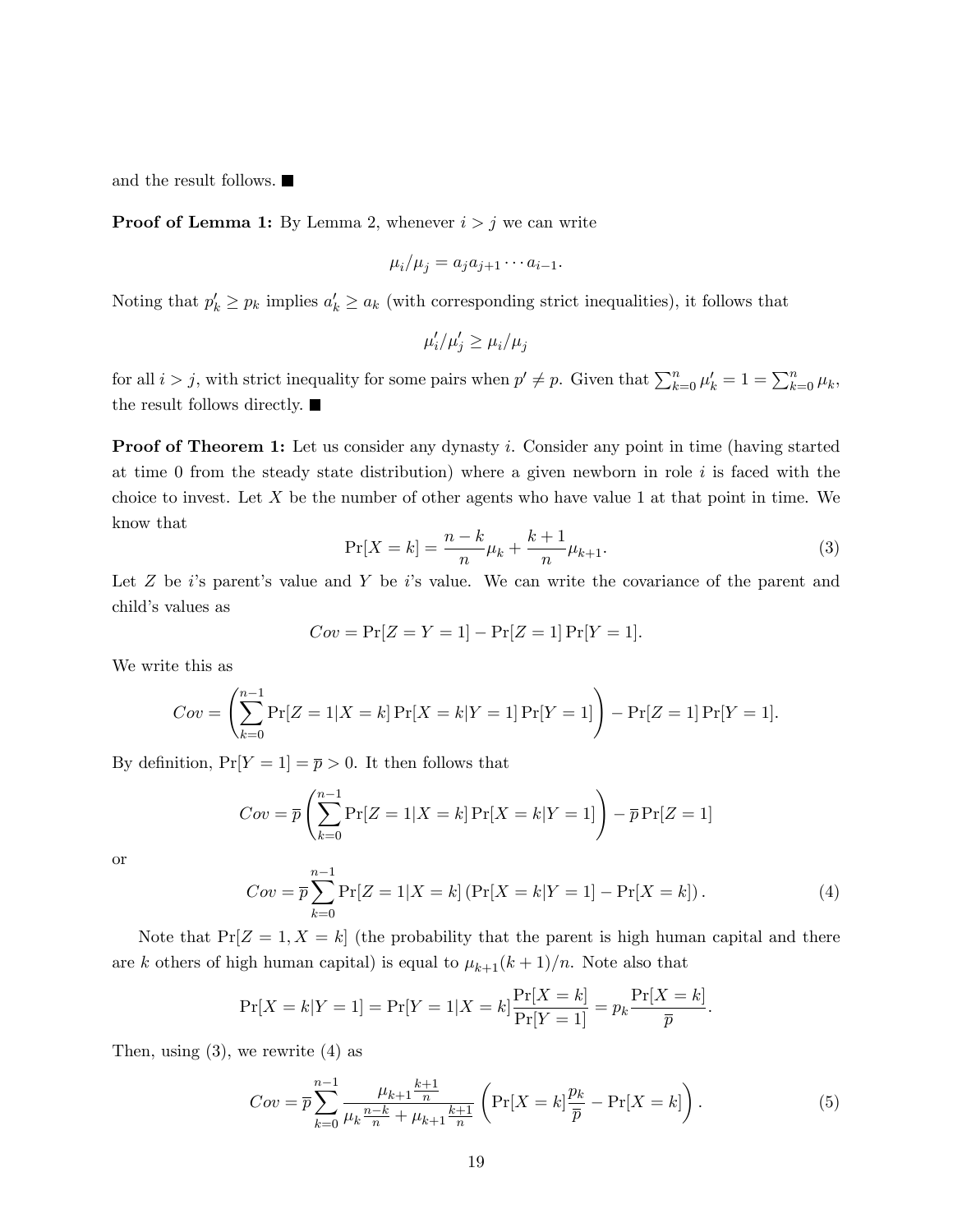Using the fact that  $\mu_{k+1} = a_k \mu_k$  established in Lemma 2, (4) as

$$
Cov = \overline{p} \sum_{k=0}^{n-1} \frac{a_k \frac{k+1}{n}}{\frac{n-k}{n} + a_k \frac{k+1}{n}} \left( \Pr[X = k] \frac{p_k}{\overline{p}} - \Pr[X = k] \right),
$$

which, using the expression for  $a_k$  in Lemma 2 gives:

$$
Cov = \sum_{k=0}^{n-1} p_k \Pr[X=k] (p_k - \overline{p}). \tag{6}
$$

This implies that

$$
Corr = \sum_{k=0}^{n-1} \frac{p_k}{\overline{p}} \Pr[X = k] \left( \frac{p_k - \overline{p}}{1 - \overline{p}} \right). \tag{7}
$$

:

We rewrite this as

$$
Corr = \frac{\sum_{k=0}^{n-1} p_k \mu_k^{-i} (p_k - \overline{p})}{\overline{p}(1 - \overline{p})}
$$

Thus,

$$
Corr = \frac{Var(p)}{Var_p(h)},
$$

and the Theorem follows directly.  $\blacksquare$ 

Proof of Proposition 1: From the proof of Theorem 1, we can write

$$
\overline{p}(1-\overline{p})Corr = \sum_{k=0}^{n-1} \Pr[X=k]p_k (p_k - \overline{p}).
$$

Given the threshold model, we can rewrite this as

$$
\overline{p}(1-\overline{p})Corr = \pi_L(\pi_L - \overline{p})\sum_{k=0}^{\tau-1} \Pr[X=k] + \pi_H(\pi_H - \overline{p})\sum_{k=\tau}^{n-1} \Pr[X=k].\tag{8}
$$

Note that

$$
\overline{p} = \pi_L \sum_{k=0}^{\tau - 1} \Pr[X = k] + \pi_H \sum_{k=\tau}^{n-1} \Pr[X = k]. \tag{9}
$$

Then, using  $(9)$  we rewrite  $(8)$  as

$$
\overline{p}(1-\overline{p})Corr = \pi_L^2 \sum_{k=0}^{\tau-1} \Pr[X=k] + \pi_H^2 \sum_{k=\tau}^{n-1} \Pr[X=k] - \overline{p}^2
$$
\n(10)

Consider a differential change  $(d\pi_H, d\pi_L)$  in  $(\pi_H, \pi_L)$  such that  $d\pi_H > 0$ ,  $d\pi_L < 0$ , and  $(\pi_H + d\pi_H, \pi_L + d\pi_L)$ is a  $\bar{p}$ -preserving spread of  $(\pi_H, \pi_L)$ , that is,  $d\bar{p} = 0$ . In what follows, we use the following notation:

$$
\sigma_{\alpha}^{\beta} = \sum_{k=\alpha}^{\beta} \Pr[X = k], \text{ for } \alpha \le \beta.
$$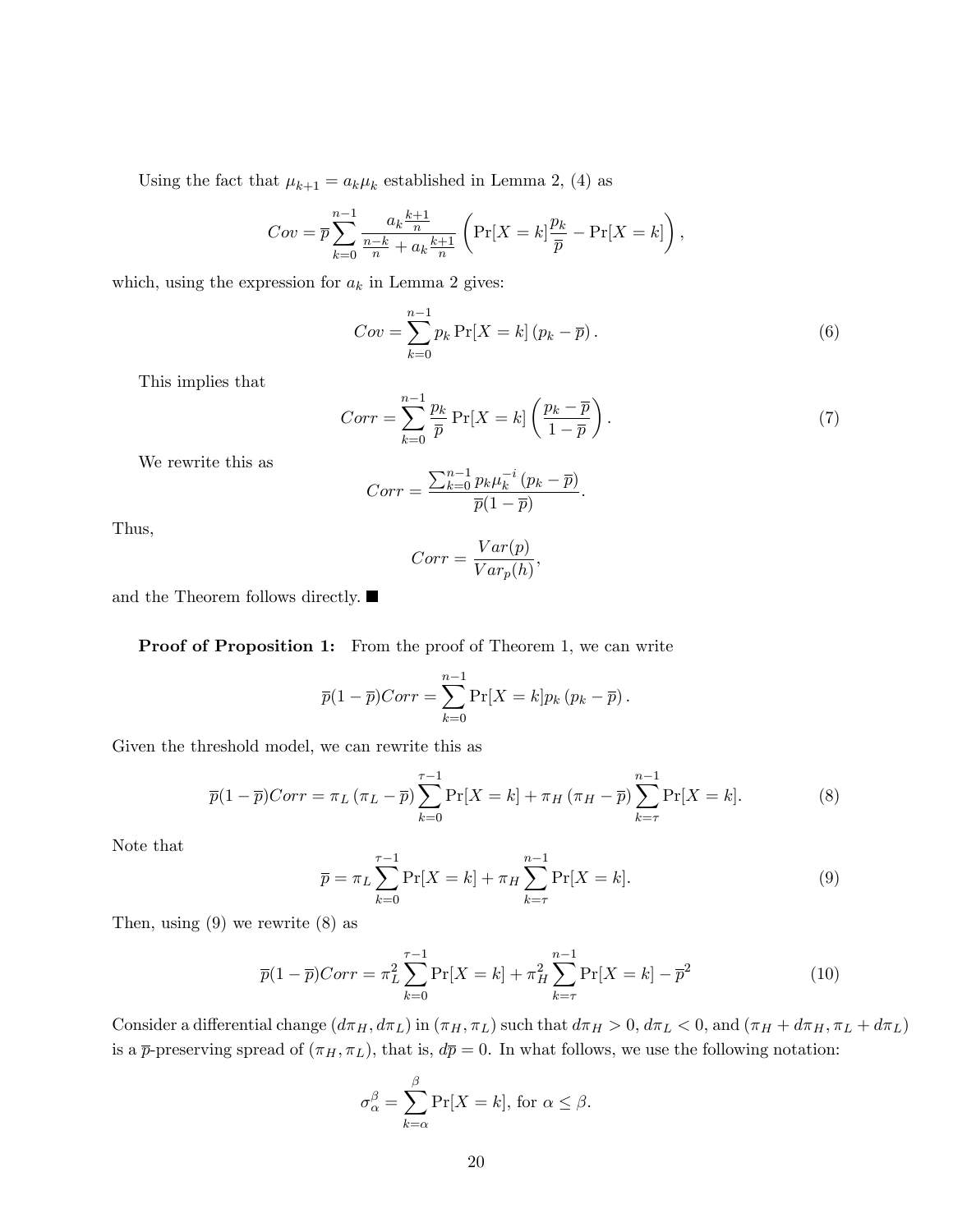Taking a differential of (10) under the constraint  $d\bar{p} = 0$  gives

$$
\overline{p}(1-\overline{p}) dCorr = 2\pi_L \sigma_0^{\tau-1} d\pi_L + 2\pi_H \sigma_\tau^{n-1} d\pi_H + \pi_L^2 d\sigma_0^{\tau-1} + \pi_H^2 d\sigma_\tau^{n-1}.
$$
\n(11)

Using (9), the condition  $d\overline{p} = 0$  becomes

$$
\sigma_0^{\tau-1} d\pi_L + \sigma_\tau^{n-1} d\pi_H + \pi_L d\sigma_0^{\tau-1} + \pi_H d\sigma_\tau^{n-1} = 0.
$$
 (12)

Multiplying (12) by  $\pi_H + \pi_L$  and substracting it from (11) gives

$$
\overline{p}\left(1-\overline{p}\right)dCorr = \left(\pi_H - \pi_L\right)\left[\sigma_\tau^{n-1}d\pi_H - \sigma_0^{\tau-1}d\pi_L\right] - \pi_L\pi_H\left[d\sigma_0^{\tau-1} + d\sigma_\tau^{n-1}\right].\tag{13}
$$

Note that  $\sigma_0^{\tau-1} + \sigma_{\tau}^{n-1} = 1$  (this is a sum of probabilities), and thus  $d\sigma_0^{\tau-1} + d\sigma_{\tau}^{n-1} = 0$ . We thus conclude that

$$
\overline{p}\left(1-\overline{p}\right)dCorr = \left(\pi_H - \pi_L\right)\left[\sigma_{\tau}^{n-1}d\pi_H - \sigma_0^{\tau-1}d\pi_L\right] > 0, \text{ when } \pi_H > \pi_L.
$$

Proof of Theorem 2: We write

■

$$
Cost(p) = \frac{C}{2\overline{p}} \sum_{k=0}^{n-1} \mu_k^{-i} p_k p_k,
$$
\n(14)

which, by (7) we rewrite as

$$
Cost(p) = \frac{C}{2} ((1 - \overline{p})Corr + \overline{p}).
$$

The result then follows from Theorem 1 and the fact that  $\bar{p}' = \bar{p}$ .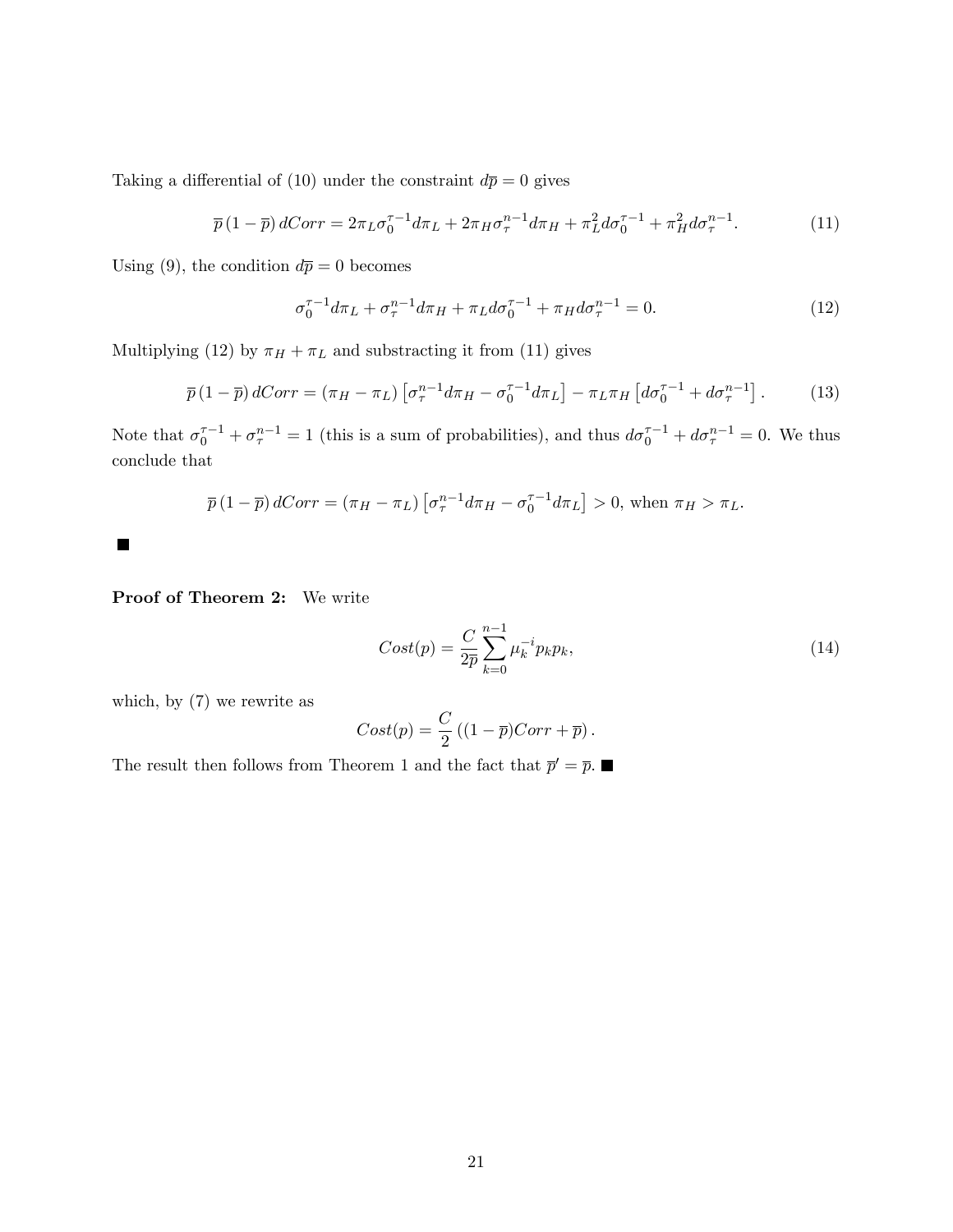|                  | data             |              |                | estimation                                      |              |                  | threshold model                                                   |              |
|------------------|------------------|--------------|----------------|-------------------------------------------------|--------------|------------------|-------------------------------------------------------------------|--------------|
| AU               | $\overline{0}$   | $\mathbf{1}$ | $n=25$         | $\overline{0}$                                  | $\mathbf{1}$ | $n=50$           | $\overline{0}$                                                    | $\mathbf{1}$ |
| $\overline{0}$   | .903             | .033         | $\theta$       | .902                                            | .048         | $\overline{0}$   | .900                                                              | .048         |
| $\mathbf{1}$     | .054             | .008         | 1              | .048                                            | .003         | $\mathbf{1}$     | .048                                                              | .005         |
|                  |                  |              |                | $\overline{\pi=0.95,\tau=14,\varepsilon=0.017}$ |              |                  | $\pi = 96, \tau = 26, \varepsilon = .017$                         |              |
| BE               | $\theta$         | $\mathbf{1}$ | $n=25$         | $\theta$                                        | $\mathbf{1}$ | $n=50$           | $\Omega$                                                          | $\mathbf{1}$ |
| $\overline{0}$   | .357             | .295         | $\theta$       | .257                                            | .237         | $\overline{0}$   | .356                                                              | .237         |
| $1\,$            | .181             | .167         | 1              | .237                                            | .168         | 1                | .237                                                              | .170         |
|                  |                  |              |                | $\pi = .63, \tau = 14, \varepsilon = .080$      |              |                  | $\pi = .62, \tau = 27, \varepsilon = 080$                         |              |
| DK               | $\overline{0}$   | $\mathbf{1}$ | $n=25$         | $\overline{0}$                                  | $\mathbf{1}$ | $n=50$           | $\theta$                                                          | $\mathbf{1}$ |
| $\boldsymbol{0}$ | .534             | .061         | $\overline{0}$ | .533                                            | .197         | $\boldsymbol{0}$ | .533                                                              | .197         |
| $1\,$            | .350             | .054         | $\mathbf{1}$   | .197                                            | .073         | $\mathbf{1}$     | .197                                                              | .073         |
|                  |                  |              |                | $\pi = .73, \tau = 21, \varepsilon = .205$      |              |                  | $\pi = .73, \tau = 35, \varepsilon = .205$                        |              |
| FI               | $\overline{0}$   | $\mathbf{1}$ | $n=25$         | $\overline{0}$                                  | $\mathbf{1}$ | $n=50$           | $\overline{0}$                                                    | $\mathbf{1}$ |
| $\boldsymbol{0}$ | .672             | .053         | $\overline{0}$ | .664                                            | .151         | $\overline{0}$   | .664                                                              | .151         |
| 1                | .274             | .002         | $\mathbf{1}$   | .151                                            | .034         | $\mathbf{1}$     | $.151\,$                                                          | .034         |
|                  |                  |              |                | $\pi = .82, \tau = 20, \varepsilon = .161$      |              |                  | $\pi = .82, \tau = 33, \varepsilon = .161$                        |              |
| ${\rm FR}$       | $\boldsymbol{0}$ | $\mathbf{1}$ | $n=25$         | $\theta$                                        | $\mathbf{1}$ | $n=50$           | $\theta$                                                          | $\mathbf{1}$ |
| $\boldsymbol{0}$ | .366             | .416         | $\overline{0}$ | .368                                            | .239         | $\overline{0}$   | .366                                                              | .239         |
| $\mathbf{1}$     | .071             | .148         | 1              | .239                                            | .155         | 1                | .239                                                              | .156         |
|                  |                  |              |                | $\pi = .61, \tau = 16, \epsilon = .244$         |              |                  | $\pi = 61, \tau = 39, \epsilon = .244$                            |              |
| GE               | $\overline{0}$   | $\mathbf{1}$ | $n=25$         | $\overline{0}$                                  | $\mathbf{1}$ | $n=50$           | $\theta$                                                          | $\mathbf{1}$ |
| $\boldsymbol{0}$ | .624             | .063         | $\overline{0}$ | .622                                            | .163         | $\overline{0}$   | .621                                                              | .166         |
| $\mathbf{1}$     | .261             | .052         | 1              | .163                                            | .052         | 1                | .166                                                              | .047         |
|                  |                  |              |                | $\overline{\pi=0.80,\tau=14},\epsilon=0.140$    |              |                  | $\overline{\pi}$ =.79, $\overline{\tau}$ =27, $\varepsilon$ =.141 |              |
| GR               | $\boldsymbol{0}$ | $\mathbf{1}$ | $n=25$         | $\overline{0}$                                  | $\mathbf{1}$ | $n=50$           | $\overline{0}$                                                    | $\mathbf{1}$ |
| $\boldsymbol{0}$ | .646             | .192         | $\overline{0}$ | .648                                            | .157         | $\boldsymbol{0}$ | .648                                                              | .157         |
| $\mathbf{1}$     | .124             | .038         | 1              | .157                                            | .038         | $\mathbf{1}$     | .157                                                              | .038         |
|                  |                  |              |                | $\pi = 0.81, \tau = 15, \varepsilon = 0.048$    |              |                  | $\pi = .81, \tau = 28, \varepsilon = .048$                        |              |

TABLE 2. FATHER/DAUGHTER.

The first column reports the education transition matrices for father/daughter from wage 5 (1998) of the ECHP, from Comi. 0 stands for nor more than high school graduation; 1 stands for past high school education. Data is reported for seven countries: AU=Austria, BE=Belgium, DK=Denmark, FI=Finland, FR=France, GE=Germany, GR=Greece. Columns 2 and 3 report the estimated values for the education transition matrices for  $n = 25, 50$ . The corresponding parameters  $\pi$ ,  $\tau$  for the estimated threshold investment model are reported below the matrices. The error  $\varepsilon$  is equal to the Euclidean distance between the estimated and the actual distributions.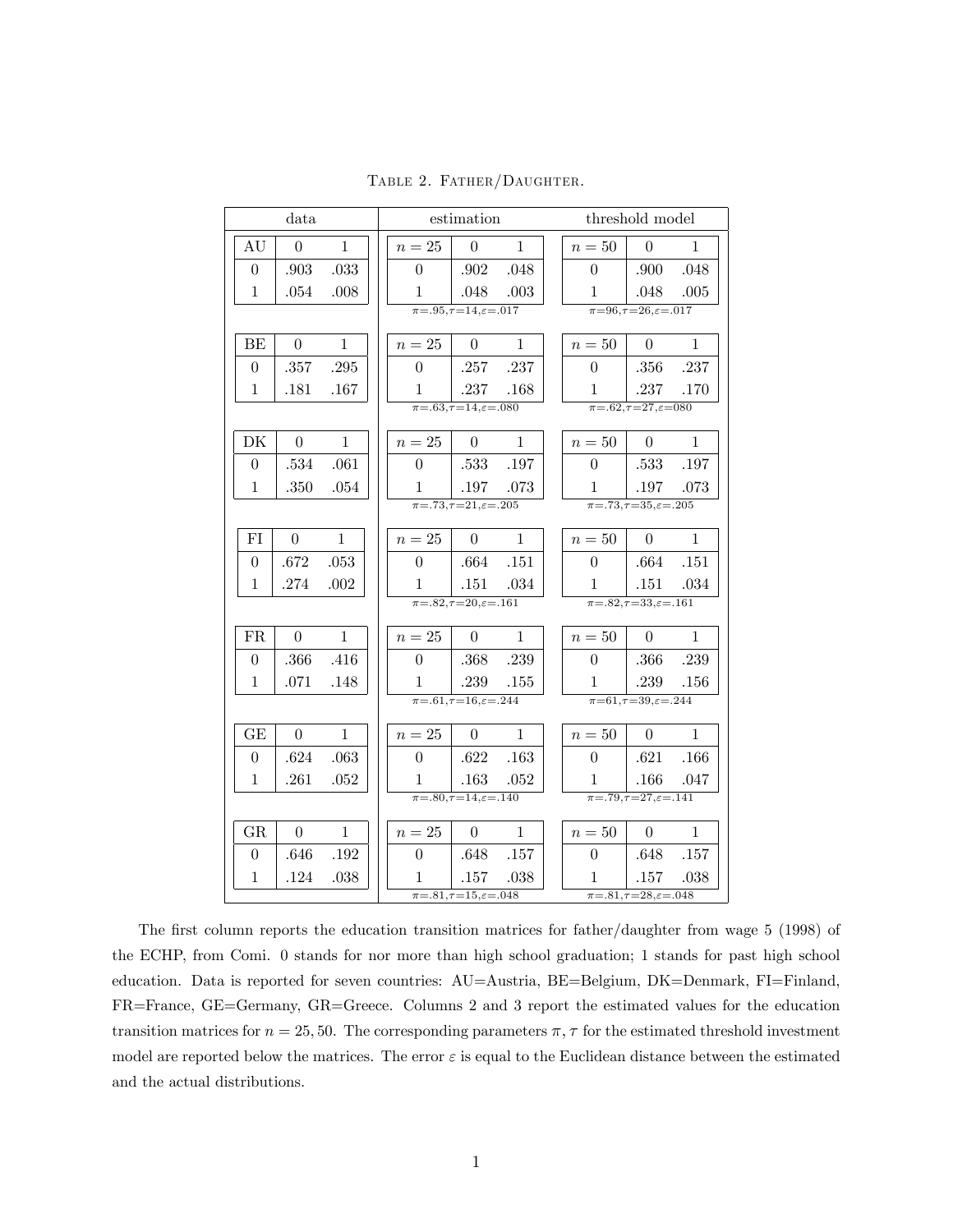|                  | data           |              |                  | estimation                                        |              |                  | threshold model                                      |              |
|------------------|----------------|--------------|------------------|---------------------------------------------------|--------------|------------------|------------------------------------------------------|--------------|
| IR               | $\overline{0}$ | $\mathbf{1}$ | $n=25$           | $\theta$                                          | $\mathbf{1}$ | $n=50$           | $\overline{0}$                                       | $\mathbf{1}$ |
| $\boldsymbol{0}$ | .645           | .220         | $\boldsymbol{0}$ | .648                                              | .154         | $\overline{0}$   | .643                                                 | .148         |
| 1                | .063           | .072         | 1                | .154                                              | .044         | $\mathbf{1}$     | .148                                                 | .062         |
|                  |                |              |                  | $\overline{\pi=0.81, \tau=14, \varepsilon=0.116}$ |              |                  | $\overline{\pi = 0.82, \tau = 26, \epsilon = 0.112}$ |              |
| IT               | $\overline{0}$ | $\mathbf{1}$ | $n=25$           | $\theta$                                          | $\mathbf{1}$ | $n=50\,$         | $\theta$                                             | $\mathbf{1}$ |
| $\overline{0}$   | .876           | .056         | $\theta$         | .874                                              | .061         | $\overline{0}$   | .880                                                 | .056         |
| 1                | .055           | .013         | 1                | .061                                              | .005         | 1                | .056                                                 | .007         |
|                  |                |              |                  | $\overline{\pi = .94, \tau = 14, \epsilon .012}$  |              |                  | $\pi = 94, \tau = 26, \varepsilon = .007$            |              |
| LX               | $\overline{0}$ | $\mathbf{1}$ | $n=25$           | $\theta$                                          | $\mathbf{1}$ | $n=50\,$         | $\theta$                                             | $\mathbf{1}$ |
| $\boldsymbol{0}$ | .580           | .268         | $\overline{0}$   | .577                                              | .141         | $\overline{0}$   | .576                                                 | .169         |
| $\mathbf{1}$     | .045           | .107         | 1                | .141                                              | .141         | 1                | .169                                                 | .086         |
|                  |                |              |                  | $\pi = .83, \tau = 13, \varepsilon = .163$        |              |                  | $\pi = .79, \tau = 26, \epsilon = .160$              |              |
| NL               | $\theta$       | $\mathbf{1}$ | $n=25$           | $\overline{0}$                                    | $\mathbf{1}$ | $n=50$           | $\theta$                                             | $\mathbf{1}$ |
| $\boldsymbol{0}$ | .791           | .015         | $\overline{0}$   | .792                                              | .098         | $\overline{0}$   | .792                                                 | .098         |
| 1                | .188           | .007         | 1                | .098                                              | .012         | $\mathbf{1}$     | .098                                                 | .012         |
|                  |                |              |                  | $\pi = .89, \tau = 18, \varepsilon = .122$        |              |                  | $\pi = 0.89, \tau = 31, \varepsilon = 0.122$         |              |
| PO               | $\theta$       | $\mathbf{1}$ | $n=25$           | $\overline{0}$                                    | $\mathbf{1}$ | $n=50$           | $\overline{0}$                                       | $\mathbf{1}$ |
| $\boldsymbol{0}$ | .865           | .081         | $\boldsymbol{0}$ | .865                                              | .065         | $\boldsymbol{0}$ | .870                                                 | .061         |
| $\mathbf{1}$     | .043           | .011         | 1                | .065                                              | .005         | 1                | .061                                                 | .008         |
|                  |                |              |                  | $\overline{\pi=0.93,\tau=14,\varepsilon=0.028}$   |              |                  | $\pi = .94, \tau = 26, \varepsilon = .028$           |              |
| SP               | $\overline{0}$ | $\mathbf{1}$ | $n=25$           | $\overline{0}$                                    | $\mathbf{1}$ | $n=50$           | $\theta$                                             | $\mathbf{1}$ |
| $\boldsymbol{0}$ | .623           | .216         | $\overline{0}$   | .622                                              | .163         | $\overline{0}$   | .624                                                 | .154         |
| $\mathbf{1}$     | .098           | .063         | $\mathbf{1}$     | .163                                              | .052         | $\mathbf{1}$     | .154                                                 | .068         |
|                  |                |              |                  | $\overline{\pi=0.80,\tau=14},\varepsilon=0.085$   |              |                  | $\overline{\pi=0.81, \tau=26, \varepsilon=0.084}$    |              |
| UK               | $\overline{0}$ | $\mathbf{1}$ | $n=25$           | $\theta$                                          | $\mathbf{1}$ | $n=50$           | $\theta$                                             | $\mathbf{1}$ |
| $\boldsymbol{0}$ | .246           | .223         | $\boldsymbol{0}$ | .230                                              | .250         | $\boldsymbol{0}$ | .230                                                 | .250         |
| $\mathbf{1}$     | .254           | .278         | 1                | .250                                              | .270         | $\mathbf{1}$     | .250                                                 | .270         |
|                  |                |              |                  | $\pi = .52, \tau = 25, \varepsilon = .032$        |              |                  | $\pi = .52, \tau = 1, \varepsilon = .032$            |              |

TABLE 2 (FATHER/DAUGHTER) (Contd.)

ECHP data and estimations are reported for the following seven countries: IR=Ireland, IT=Italy, LX=Luxemburg, NL=The Netherlands, PO=Portugal, SP=Spain, UK=The United Kingdom.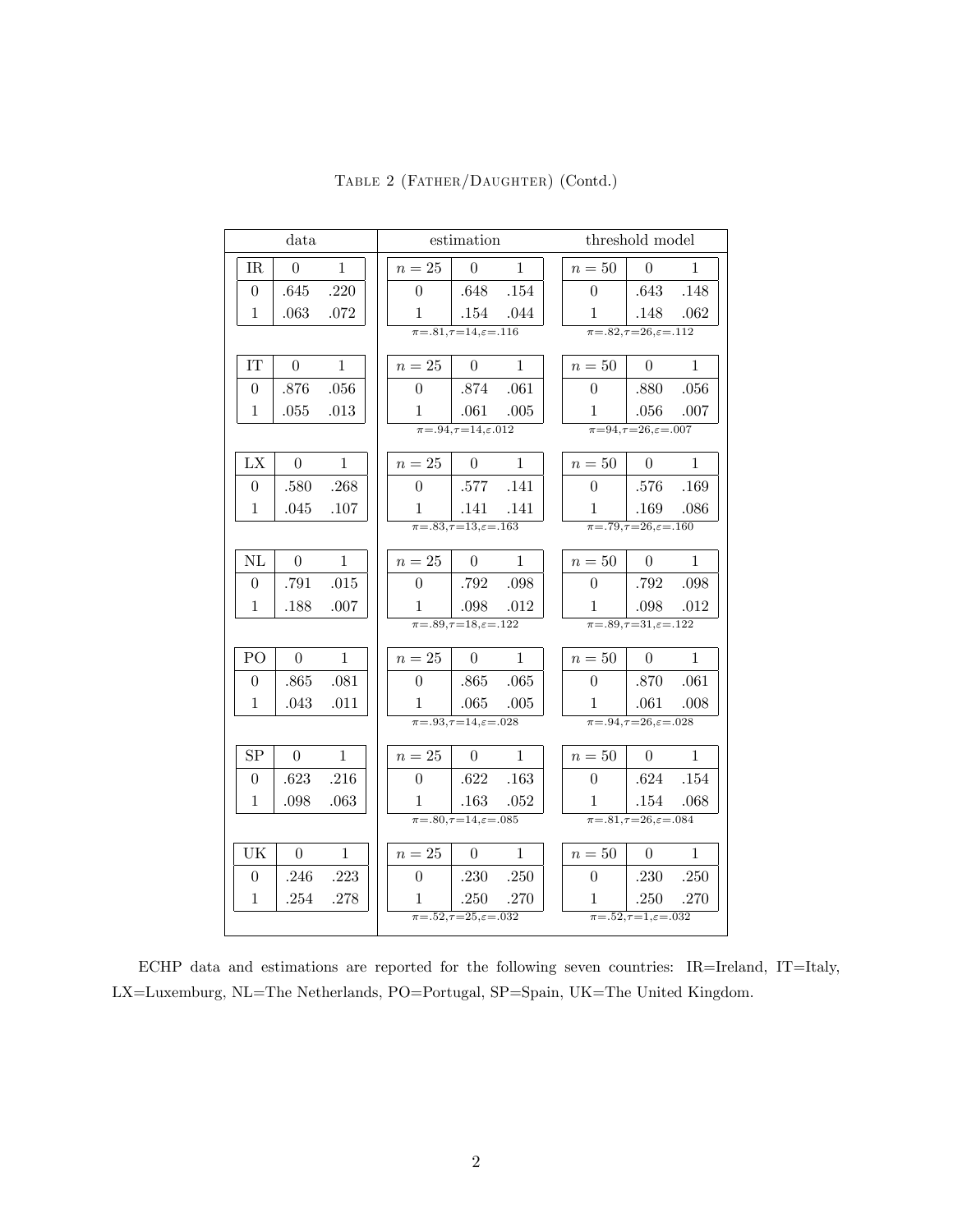TABLE 3 (FATHER/SON)

|                  | data             |              |                | estimation                                              |              |                  | threshold model                                    |              |
|------------------|------------------|--------------|----------------|---------------------------------------------------------|--------------|------------------|----------------------------------------------------|--------------|
| AU               | $\boldsymbol{0}$ | $\mathbf{1}$ | $n=25$         | $\overline{0}$                                          | $\mathbf{1}$ | $n=50$           | $\overline{0}$                                     | $\mathbf{1}$ |
| $\overline{0}$   | .919             | .018         | $\overline{0}$ | .922                                                    | .038         | $\overline{0}$   | .920                                               | .038         |
| 1                | .060             | .003         | 1              | .038                                                    | .002         | $\mathbf{1}$     | .038                                               | .003         |
|                  |                  |              |                | $\overline{\pi = .96, \tau = 14, \varepsilon = .030}$   |              |                  | $\overline{\pi = .96, \tau = 26, \epsilon = .030}$ |              |
| BE               | $\overline{0}$   | $\mathbf{1}$ | $n=25$         | $\overline{0}$                                          | $\mathbf{1}$ | $n=50$           | $\overline{0}$                                     | $\mathbf{1}$ |
| $\overline{0}$   | .405             | .227         | $\theta$       | .407                                                    | .200         | $\overline{0}$   | .397                                               | .218         |
| 1                | .170             | .198         | 1              | .200                                                    | .194         | $\mathbf{1}$     | .218                                               | .167         |
|                  |                  |              |                | $\pi = .73, \tau = 13, \varepsilon = .040$              |              |                  | $\pi = .68, \tau = 26, \varepsilon = .058$         |              |
| DK               | $\boldsymbol{0}$ | $\mathbf{1}$ | $n=25$         | $\theta$                                                | $\mathbf{1}$ | $n=50$           | $\Omega$                                           | $\mathbf{1}$ |
| $\boldsymbol{0}$ | .587             | .027         | $\overline{0}$ | .585                                                    | .180         | $\boldsymbol{0}$ | .585                                               | .180         |
| 1                | .356             | .030         | $\mathbf{1}$   | .180                                                    | .055         | $\mathbf{1}$     | .180                                               | .055         |
|                  |                  |              |                | $\pi = .77, \tau = 21, \varepsilon = .234$              |              |                  | $\pi = .77, \tau = 34, \varepsilon = .234$         |              |
| FI               | $\boldsymbol{0}$ | $\mathbf{1}$ | $n=25$         | $\overline{0}$                                          | $\mathbf{1}$ | $n=50$           | $\theta$                                           | $\mathbf{1}$ |
| $\overline{0}$   | .724             | .032         | $\overline{0}$ | .723                                                    | .128         | $\Omega$         | .723                                               | .128         |
| $\mathbf 1$      | .237             | .006         | 1              | .128                                                    | .023         | 1                | .128                                               | .023         |
|                  |                  |              |                | $\pi = .85, \tau = 19, \epsilon = .146$                 |              |                  | $\pi = .85, \tau = 32, \varepsilon = .146$         |              |
| FR               | $\theta$         | $\mathbf{1}$ | $n=25$         | $\overline{0}$                                          | $\mathbf{1}$ | $n=50$           | $\Omega$                                           | $\mathbf{1}$ |
| 0                | .481             | .332         | $\overline{0}$ | .477                                                    | .207         | $\overline{0}$   | .478                                               | .197         |
| $\mathbf{1}$     | .058             | .129         | $\mathbf{1}$   | .207                                                    | .108         | $\mathbf{1}$     | .197                                               | .128         |
|                  |                  |              |                | $\pi = .71, \tau = 14, \varepsilon = .196$              |              |                  | $\pi = .73, \tau = 26, \varepsilon = .194$         |              |
| GE               | $\boldsymbol{0}$ | $\mathbf{1}$ | $n=25$         | $\boldsymbol{0}$                                        | $\mathbf{1}$ | $n=50$           | $\overline{0}$                                     | $\mathbf{1}$ |
| $\theta$         | .653             | .053         | $\theta$       | .657                                                    | .151         | $\theta$         | .654                                               | .154         |
| 1                | .251             | .043         | 1              | .151                                                    | .041         | $\mathbf{1}$     | .154                                               | .038         |
|                  |                  |              |                | $\overline{\pi = 0.82, \tau = 14, \varepsilon = 0.140}$ |              |                  | $\pi = .81, \tau = 27, \varepsilon = .140$         |              |
| GR               | $\theta$         | $\mathbf{1}$ | $n=25$         | $\Omega$                                                | $\mathbf{1}$ | $n=50$           | $\Omega$                                           | 1            |
| $\boldsymbol{0}$ | .726             | .131         | $\overline{0}$ | .728                                                    | .124         | $\overline{0}$   | .721                                               | .120         |
| $\mathbf{1}$     | .111             | .033         | $\mathbf{1}$   | .124                                                    | .024         | $\mathbf{1}$     | .120                                               | .038         |
|                  |                  |              |                | $\pi = .86, \tau = 14, \varepsilon = .017$              |              |                  | $\pi = 0.86, \tau = 26, \epsilon = 0.016$          |              |

The first column reports the education transition matrices for father/son from wage 5 (1998) of the ECHP, from Comi. Data and estimations are reported for seven countries: AU=Austria, BE=Belgium,  $\rm DK\!\!=\!\!Denmark, FI\!\!=\!\!Finland, FR\!\!=\!\!France, GE\!\!=\!\!Germany, GR\!\!=\!\!Green.$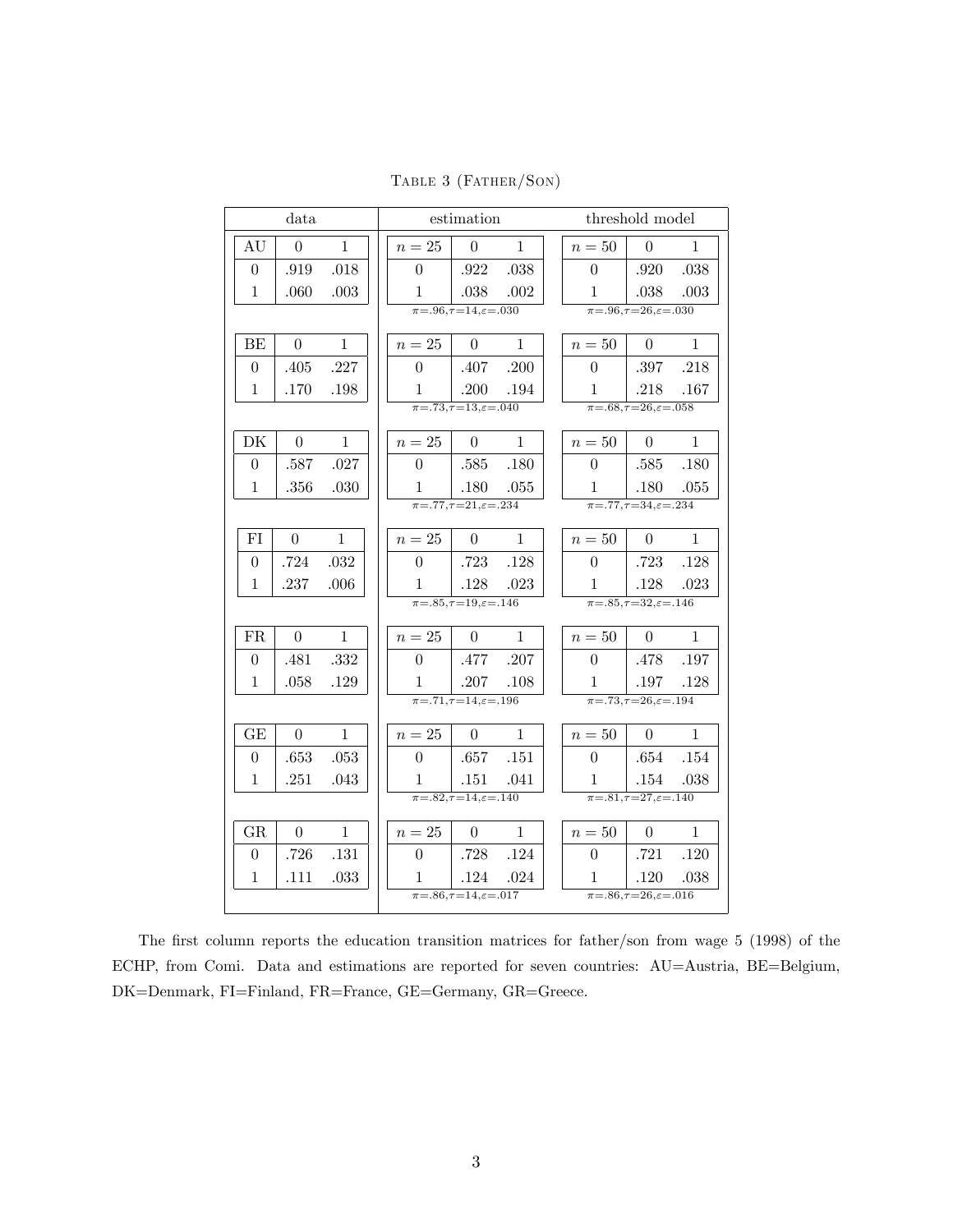|                  | data             |              |                | estimation                                           |              |                | threshold model                                      |              |
|------------------|------------------|--------------|----------------|------------------------------------------------------|--------------|----------------|------------------------------------------------------|--------------|
| IR               | $\overline{0}$   | $\mathbf{1}$ | $\sqrt{n}=25$  | $\overline{0}$                                       | $\mathbf{1}$ | $n=50$         | $\theta$                                             | $\mathbf{1}$ |
| $\overline{0}$   | .686             | .196         | 0              | .692                                                 | .138         | $\Omega$       | .682                                                 | .134         |
| $\mathbf{1}$     | .062             | .056         | 1              | .138                                                 | .032         | $\mathbf{1}$   | .134                                                 | .049         |
|                  |                  |              |                | $\overline{\pi = 0.84, \tau = 14, \epsilon = 0.099}$ |              |                | $\overline{\pi=0.84, \tau=26, \varepsilon=0.96}$     |              |
| IT               | $\overline{0}$   | $\mathbf{1}$ | $n=25$         | $\overline{0}$                                       | $\mathbf{1}$ | $n=50$         | $\theta$                                             | $\mathbf{1}$ |
| $\theta$         | .886             | .047         | $\overline{0}$ | .893                                                 | .052         | $\theta$       | .890                                                 | .052         |
| $\mathbf{1}$     | .055             | .012         | 1              | .052                                                 | .003         | $\mathbf{1}$   | .052                                                 | .006         |
|                  |                  |              |                | $\pi = .95, \tau = 14, \varepsilon = .013$           |              |                | $\pi = 0.95, \tau = 26, \varepsilon = 0.009$         |              |
| LX               | $\overline{0}$   | $\mathbf{1}$ | $n=25$         | $\overline{0}$                                       | $\mathbf{1}$ | $n=50$         | $\overline{0}$                                       | $\mathbf{1}$ |
| $\boldsymbol{0}$ | .601             | .266         | $\Omega$       | .605                                                 | .169         | $\overline{0}$ | .605                                                 | .172         |
| $\mathbf{1}$     | .077             | .056         | $\mathbf{1}$   | .169                                                 | .057         | $\mathbf{1}$   | .172                                                 | .052         |
|                  |                  |              |                | $\pi = .79, \tau = 14, \varepsilon = .134$           |              |                | $\pi = .78, \tau = 27, \varepsilon = .134$           |              |
| $\rm NL$         | $\boldsymbol{0}$ | $\mathbf{1}$ | $n=25$         | $\Omega$                                             | $\mathbf{1}$ | $n=50\,$       | $\theta$                                             | 1            |
| $\overline{0}$   | .757             | .011         | $\overline{0}$ | .757                                                 | .113         | $\Omega$       | .757                                                 | .113         |
| $\mathbf{1}$     | .222             | .010         | 1              | .113                                                 | .017         | $\mathbf{1}$   | .113                                                 | .017         |
|                  |                  |              |                | $\overline{\pi = 0.87, \tau = 18, \epsilon = 0.149}$ |              |                | $\overline{\pi = 0.87, \tau = 31, \epsilon = 0.149}$ |              |
| PO               | $\overline{0}$   | $\mathbf{1}$ | $n=25$         | $\overline{0}$                                       | $\mathbf{1}$ | $n=50$         | $\theta$                                             | $\mathbf{1}$ |
| 0                | .919             | .038         | 0              | .922                                                 | .038         | $\overline{0}$ | .920                                                 | .038         |
| $\mathbf{1}$     | .031             | .012         | 1              | .038                                                 | .002         | $\mathbf{1}$   | .038                                                 | .003         |
|                  |                  |              |                | $\overline{\pi = 0.96, \tau = 14, \epsilon = 0.013}$ |              |                | $\overline{\pi = 0.96, \tau = 26, \epsilon = 0.012}$ |              |
| SP               | $\boldsymbol{0}$ | $\mathbf{1}$ | $n=25$         | $\boldsymbol{0}$                                     | $\mathbf{1}$ | $n=50$         | $\overline{0}$                                       | $\mathbf{1}$ |
| $\boldsymbol{0}$ | .683             | .156         | $\Omega$       | .683                                                 | .141         | $\overline{0}$ | .682                                                 | .134         |
| $\mathbf{1}$     | .109             | $.051\,$     | $\mathbf{1}$   | .141                                                 | .035         | $\mathbf{1}$   | .134                                                 | .049         |
|                  |                  |              |                | $\frac{}{178.83,7=14,\varepsilon=0.039}$             |              |                | $\pi = 0.84, \tau = 26, \epsilon = 0.034$            |              |
| UK               | $\overline{0}$   | $\mathbf{1}$ | $n=25$         | $\overline{0}$                                       | $\mathbf{1}$ | $n=50$         | $\overline{0}$                                       | $\mathbf{1}$ |
| $\overline{0}$   | .226             | .237         | $\Omega$       | .217                                                 | .235         | $\Omega$       | .210                                                 | .241         |
| $\mathbf{1}$     | .224             | .312         | 1              | .235                                                 | .314         | $\mathbf{1}$   | .241                                                 | .309         |
|                  |                  |              |                | $\pi = .65, \tau = 12, \varepsilon = .014$           |              |                | $\pi = .61, \tau = 24, \varepsilon = .023$           |              |

TABLE 3 (FATHER/SON) (Contd.)

ECHP data and estimations are reported for the following seven countries: IR=Ireland, IT=Italy,  $\text{LX} \text{=} \text{Luxemburg, NL} \text{=} \text{The Netherlands, PO} \text{=} \text{Portugal, SP} \text{=} \text{Spin, UK} \text{=} \text{The United Kingdom.}$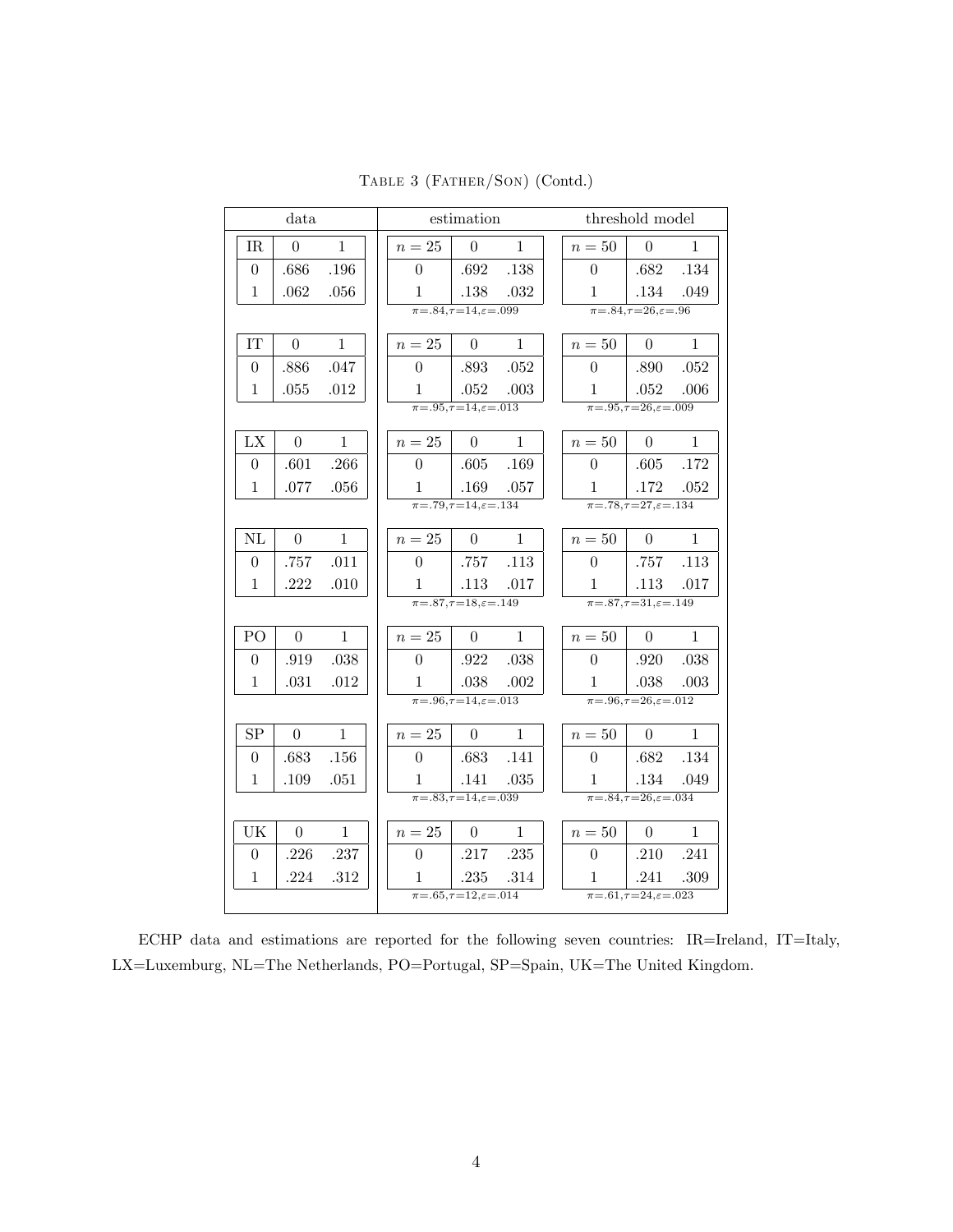|                  | data             |              |                | estimation                                           |              |                | threshold model                                  |              |
|------------------|------------------|--------------|----------------|------------------------------------------------------|--------------|----------------|--------------------------------------------------|--------------|
| AU               | $\overline{0}$   | $\mathbf{1}$ | $n=25$         | $\overline{0}$                                       | $\mathbf{1}$ | $n=50$         | $\overline{0}$                                   | $\mathbf{1}$ |
| $\overline{0}$   | .992             | .037         | $\overline{0}$ | .992                                                 | .038         | $\overline{0}$ | .992                                             | .038         |
| $\mathbf{1}$     | .039             | .001         | $\mathbf{1}$   | .038                                                 | .002         | $\mathbf{1}$   | .038                                             | .002         |
|                  |                  |              |                | $\pi = .96, \tau = 17, \varepsilon = .001$           |              |                | $\overline{\pi=0.96, \tau=30, \varepsilon=0.01}$ |              |
| BE               | $\theta$         | $\mathbf{1}$ | $n=25$         | $\theta$                                             | $\mathbf{1}$ | $n=50$         | $\theta$                                         | $\mathbf{1}$ |
| $\boldsymbol{0}$ | .374             | .314         | $\overline{0}$ | .374                                                 | .238         | $\overline{0}$ | .374                                             | .238         |
| $\mathbf{1}$     | .165             | .147         | 1              | .238                                                 | .151         | $\mathbf{1}$   | .238                                             | .151         |
|                  |                  |              |                | $\pi = .62, \tau = 16, \epsilon = .106$              |              |                | $\pi = .62, \tau = 30, \varepsilon = .106$       |              |
| DK               | $\boldsymbol{0}$ | $\mathbf{1}$ | $n=25$         | $\overline{0}$                                       | $\mathbf{1}$ | $n=50$         | $\theta$                                         | $\mathbf{1}$ |
| $\overline{0}$   | .538             | .068         | $\theta$       | .540                                                 | .195         | $\overline{0}$ | .540                                             | .195         |
| $\mathbf{1}$     | $.350\,$         | .045         | 1              | .195                                                 | .070         | 1              | .195                                             | .070         |
|                  |                  |              |                | $\pi = .74, \tau = 20, \varepsilon = .202$           |              |                | $\pi = .74, \tau = 35, \varepsilon = .202$       |              |
| FI               | $\theta$         | $\mathbf{1}$ | $n=25$         | $\overline{0}$                                       | $\mathbf{1}$ | $n=50$         | $\theta$                                         | $\mathbf{1}$ |
| $\overline{0}$   | .606             | .043         | $\Omega$       | .600                                                 | .175         | $\overline{0}$ | .600                                             | .175         |
| $\mathbf{1}$     | .338             | .013         | 1              | .175                                                 | .050         | 1              | .175                                             | .050         |
|                  |                  |              |                | $\overline{\pi = 0.78, \tau = 21, \epsilon = 0.213}$ |              |                | $\pi = .78, \tau = 34, \varepsilon = .213$       |              |
| FR               | $\overline{0}$   | $\mathbf{1}$ | $n=25$         | $\boldsymbol{0}$                                     | $\mathbf{1}$ | $n=50$         | $\boldsymbol{0}$                                 | $\mathbf{1}$ |
| $\overline{0}$   | .381             | .455         | $\theta$       | .391                                                 | .235         | $\overline{0}$ | .390                                             | .234         |
| 1                | .055             | .110         | 1              | .235                                                 | .141         | 1              | .234                                             | .141         |
|                  |                  |              |                | $\overline{\pi=0.63,\tau=17,\varepsilon=.287}$       |              |                | $\pi = .63, \tau = 35, \epsilon = .287$          |              |
| GE               | $\overline{0}$   | $\mathbf{1}$ | $n=25$         | $\Omega$                                             | $\mathbf{1}$ | $n=50$         | $\Omega$                                         | $\mathbf{1}$ |
| $\overline{0}$   | .714             | .079         | $\theta$       | .710                                                 | .131         | $\theta$       | .713                                             | .131         |
| 1                | .176             | .031         | 1              | .131                                                 | .028         | $\mathbf{1}$   | .131                                             | .025         |
|                  |                  |              |                | $\pi = .85, \tau = 14, \varepsilon = .069$           |              |                | $\pi = .85, \tau = 27, \varepsilon = .069$       |              |
| GR               | $\theta$         | $\mathbf 1$  | $n=25$         | $\overline{0}$                                       | $\mathbf{1}$ | $n=50$         | $\theta$                                         | $\mathbf{1}$ |
| $\boldsymbol{0}$ | .693             | .202         | $\theta$       | .689                                                 | .141         | $\overline{0}$ | .689                                             | .141         |
| $\mathbf{1}$     | .080             | .025         | 1              | .141                                                 | .029         | 1              | .141                                             | .029         |
|                  |                  |              |                | $\pi = .83, \tau = 20, \varepsilon = .087$           |              |                | $\pi = .83, \tau = 33, \varepsilon = .087$       |              |

TABLE 4 (MOTHER/DAUGHTER)

The first column reports the education transition matrices for mother/daughter from wage 5 (1998) of the ECHP, from Comi. Data and estimations are reported for seven countries: AU=Austria, BE=Belgium, DK=Denmark, FI=Finland, FR=France, GE=Germany, GR=Greece.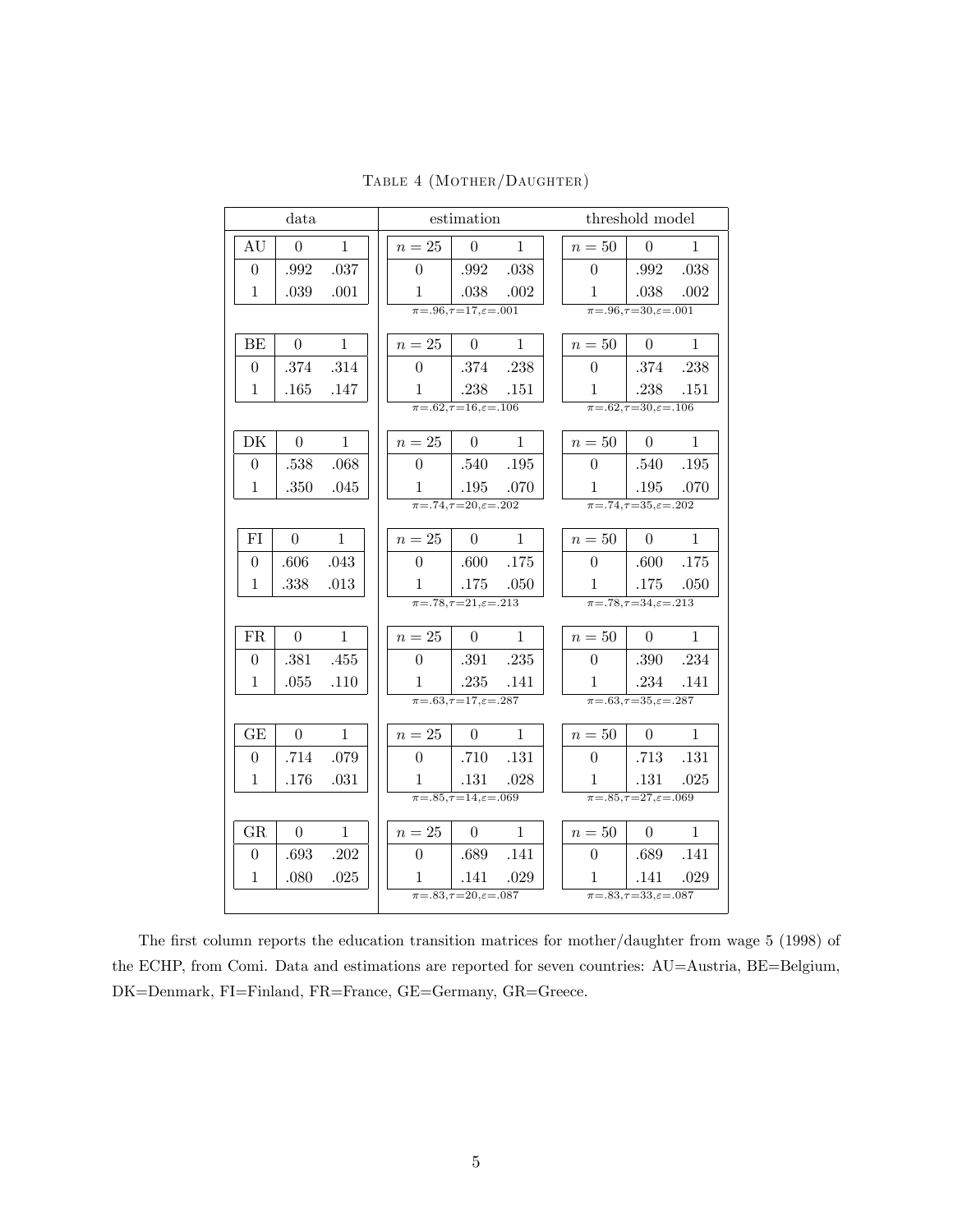|                  | data           |              |                | estimation                                            |              |                | threshold model                                    |              |
|------------------|----------------|--------------|----------------|-------------------------------------------------------|--------------|----------------|----------------------------------------------------|--------------|
| IR               | $\overline{0}$ | $\mathbf{1}$ | $n=25$         | $\overline{0}$                                        | $\mathbf{1}$ | $n=50$         | $\overline{0}$                                     | 1            |
| $\boldsymbol{0}$ | .663           | .235         | $\theta$       | .666                                                  | .148         | $\overline{0}$ | .662                                               | .141         |
| $\mathbf{1}$     | .046           | .056         | 1              | .148                                                  | .039         | 1              | .141                                               | .055         |
|                  |                |              |                | $\pi = .82, \tau = 14, \epsilon = .135$               |              |                | $\pi = 0.83, \tau = 26, \epsilon = 0.134$          |              |
| IT               | $\overline{0}$ | $\mathbf{1}$ | $n=25$         | $\overline{0}$                                        | $\mathbf{1}$ | $n=50$         | $\overline{0}$                                     | $\mathbf{1}$ |
| $\boldsymbol{0}$ | .891           | .061         | $\overline{0}$ | .893                                                  | .052         | $\overline{0}$ | .890                                               | .052         |
| $\mathbf{1}$     | .040           | .008         | 1              | .052                                                  | .003         | 1              | .052                                               | .006         |
|                  |                |              |                | $\pi = .95, \tau = 14, \varepsilon = .016$            |              |                | $\pi = .95, \tau = 26, \epsilon = .015$            |              |
| LX               | $\overline{0}$ | $\mathbf{1}$ | $n=25$         | $\theta$                                              | $\mathbf{1}$ | $n=25$         | $\theta$                                           | $\mathbf{1}$ |
| $\theta$         | .596           | .330         | $\theta$       | .593                                                  | .177         | $\overline{0}$ | .593                                               | .177         |
| $\mathbf{1}$     | .028           | .046         | $\mathbf{1}$   | .177                                                  | .053         | 1              | .177                                               | .053         |
|                  |                |              |                | $\pi = .77, \tau = 20, \varepsilon = .214$            |              |                | $\pi = .77, \tau = 34, \varepsilon = .214$         |              |
| NL               | $\overline{0}$ | $\mathbf{1}$ | $n=25$         | $\theta$                                              | $\mathbf{1}$ | $n=25$         | $\overline{0}$                                     | $\mathbf{1}$ |
| $\overline{0}$   | .856           | .021         | $\overline{0}$ | .856                                                  | .069         | $\overline{0}$ | .856                                               | .069         |
| $\mathbf{1}$     | .126           | .002         | 1              | .069                                                  | .006         | 1              | .069                                               | .006         |
|                  |                |              |                | $\overline{\pi = .93, \tau = 18, \varepsilon = .072}$ |              |                | $\pi = .93, \tau = 30, \varepsilon = .072$         |              |
| PO               | $\overline{0}$ | $\mathbf{1}$ | $n=25$         | $\theta$                                              | $\mathbf{1}$ | $n=50$         | $\theta$                                           | $\mathbf{1}$ |
| $\overline{0}$   | .866           | .082         | $\overline{0}$ | .865                                                  | .065         | $\overline{0}$ | .870                                               | .061         |
| $\mathbf{1}$     | .041           | .011         | 1              | .065                                                  | .005         | 1              | .061                                               | .008         |
|                  |                |              |                | $\overline{\pi = .93, \tau = 14, \varepsilon = .030}$ |              |                | $\overline{\pi = .94, \tau = 26, \epsilon = .030}$ |              |
| SP               | $\overline{0}$ | $\mathbf{1}$ | $n=25$         | $\overline{0}$                                        | $\mathbf{1}$ | $n=25$         | $\theta$                                           | $\mathbf{1}$ |
| $\theta$         | .666           | .254         | $\overline{0}$ | .664                                                  | .151         | $\overline{0}$ | .664                                               | .151         |
| $\mathbf{1}$     | .056           | .028         | 1              | .151                                                  | .034         | $\mathbf{1}$   | .151                                               | .034         |
|                  |                |              |                | $\overline{\pi = 0.82, \tau = 19, \epsilon = 0.140}$  |              |                | $\pi = .82, \tau = 32, \varepsilon = .140$         |              |
| UK               | $\theta$       | $\mathbf{1}$ | $n=25$         | $\overline{0}$                                        | $\mathbf{1}$ | $n=50$         | $\theta$                                           | 1            |
| $\overline{0}$   | .302           | .302         | $\overline{0}$ | .301                                                  | .248         | $\overline{0}$ | .302                                               | .247         |
| $\mathbf{1}$     | .189           | .208         | $\mathbf{1}$   | .248                                                  | .203         | 1              | .247                                               | .205         |
|                  |                |              |                | $\pi = .55, \tau = 17, \varepsilon = .080$            |              |                | $\pi = .58, \tau = 27, \varepsilon = .080$         |              |

TABLE 4 (MOTHER/DAUGHTER) (Contd.)

ECHP data and estimations are reported for the following seven countries: IR=Ireland, IT=Italy,  $\text{LX} \text{=} \text{Luxemburg, NL} \text{=} \text{The Netherlands, PO} \text{=} \text{Portugal, SP} \text{=} \text{Spin, UK} \text{=} \text{The United Kingdom.}$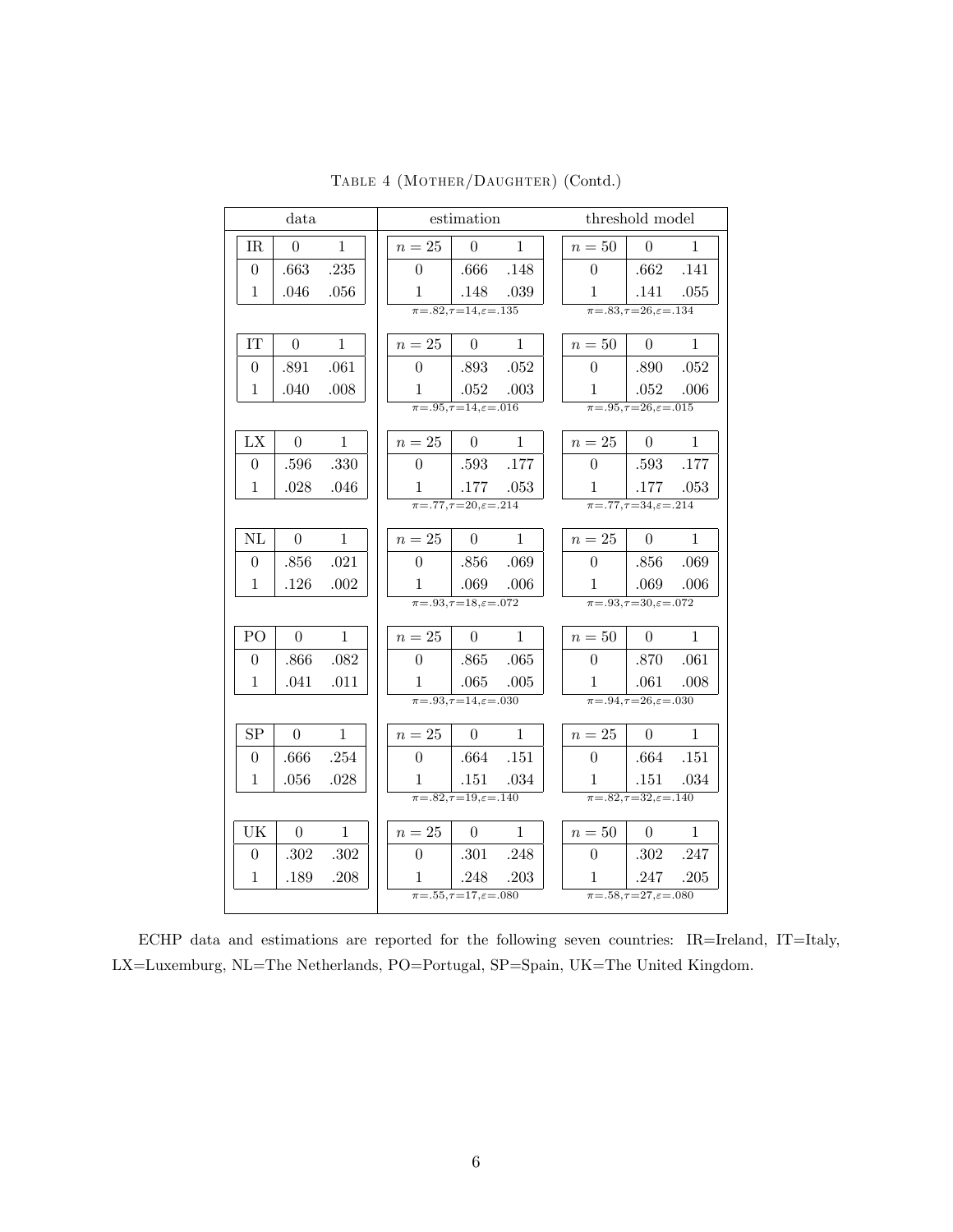TABLE 5 (MOTHER/SON)

| data                                   |                | estimation                                              |              |                | threshold model                                           |              |
|----------------------------------------|----------------|---------------------------------------------------------|--------------|----------------|-----------------------------------------------------------|--------------|
| AU<br>$\theta$<br>$\mathbf{1}$         | $n=25$         | $\boldsymbol{0}$                                        | 1            | $n=50$         | $\theta$                                                  | 1            |
| .944<br>.019<br>$\boldsymbol{0}$       | $\overline{0}$ | .940                                                    | .029         | $\overline{0}$ | .940                                                      | .029         |
| 1<br>.036<br>$.001\,$                  | 1              | .029                                                    | .001         | $\mathbf{1}$   | .029                                                      | .001         |
|                                        |                | $\overline{\pi=0.97,\tau=19,\varepsilon=0.013}$         |              |                | $\overline{\pi=0.97}, \overline{\tau=29}, \epsilon=0.013$ |              |
| $\overline{0}$<br>BE<br>$\mathbf{1}$   | $n=25$         | $\Omega$                                                | $\mathbf{1}$ | $n=50$         | $\Omega$                                                  | $\mathbf{1}$ |
| .427<br>.282<br>$\theta$               | $\theta$       | .422                                                    | .222         | $\theta$       | .428                                                      | .210         |
| 1<br>.143<br>.147                      | 1              | .222                                                    | .135         | 1              | .210                                                      | .152         |
|                                        |                | $\pi = .68, \tau = 14, \varepsilon = .100$              |              |                | $\pi = .70, \tau = 26, \epsilon = .099$                   |              |
| DK<br>$\overline{0}$<br>$\mathbf{1}$   | $n=25$         | $\Omega$                                                | $\mathbf{1}$ | $n=50$         | $\theta$                                                  | $\mathbf{1}$ |
| .560<br>.035<br>$\overline{0}$         | $\overline{0}$ | .563                                                    | .188         | $\theta$       | .563                                                      | .188         |
| 1<br>.379<br>.026                      | 1              | .188                                                    | .063         | 1              | .188                                                      | .063         |
|                                        |                | $\pi = .75, \tau = 21, \varepsilon = .248$              |              |                | $\pi = .75, \tau = 21, \varepsilon = .248$                |              |
| FI<br>$\overline{0}$<br>$\mathbf{1}$   | $n=25$         | $\theta$                                                | $\mathbf{1}$ | $n=50$         | $\Omega$                                                  | $\mathbf{1}$ |
| .677<br>.024<br>$\theta$               | $\theta$       | .672                                                    | .148         | $\theta$       | .672                                                      | .148         |
| 1<br>.287<br>.012                      | 1              | .148                                                    | .032         | 1              | .148                                                      | .032         |
|                                        |                | $\pi = 0.82, \tau = 19, \varepsilon = 0.188$            |              |                | $\pi = .82, \tau = 33, \varepsilon = .188$                |              |
| FR<br>$\overline{0}$<br>$\mathbf{1}$   | $n=25$         | $\theta$                                                | $\mathbf{1}$ | $n=50\,$       | $\theta$                                                  | $\mathbf{1}$ |
| .356<br>.474<br>$\theta$               | $\theta$       | .477                                                    | .207         | $\theta$       | .469                                                      | .212         |
| 1<br>.057<br>.112                      | 1              | .207                                                    | .108         | 1              | .212                                                      | .107         |
|                                        |                | $\overline{\pi = 0.71, \tau = 14, \varepsilon = 0.212}$ |              |                | $\pi = .70, \tau = 27, \varepsilon = .212$                |              |
| GE<br>$\boldsymbol{0}$<br>$\mathbf{1}$ | $n=25$         | $\theta$                                                | $\mathbf{1}$ | $n=50$         | $\overline{0}$                                            | $\mathbf{1}$ |
| .732<br>.073<br>$\theta$               | $\overline{0}$ | .731                                                    | .124         | $\overline{0}$ | .730                                                      | .124         |
| .171<br>1<br>.024                      | $\mathbf{1}$   | .124                                                    | .021         | 1              | .124                                                      | .022         |
|                                        |                | $\pi = .86, \tau = 15, \varepsilon = .070$              |              |                | $\overline{\pi = 0.86, \tau = 17, \varepsilon = 0.070}$   |              |
| GR<br>$\mathbf{1}$<br>$\boldsymbol{0}$ | $n=25$         | $\overline{0}$                                          | $\mathbf{1}$ | $n=50$         | $\theta$                                                  | $\mathbf{1}$ |
| .771<br>.151<br>$\overline{0}$         | $\overline{0}$ | .772                                                    | .106         | $\overline{0}$ | .774                                                      | .106         |
| .065<br>.013<br>1                      | $\mathbf{1}$   | .106                                                    | .016         | $\mathbf{1}$   | .106                                                      | .015         |
|                                        |                | $\pi = .88, \tau = 14, \varepsilon = .061$              |              |                | $\pi = .88, \tau = 27, \varepsilon = .061$                |              |

The first column reports the education transition matrices for mother/son from wage 5 (1998) of the ECHP, from Comi. Data and estimations are reported for seven countries: AU=Austria, BE=Belgium,  $\rm DK\!\!=\!\!Denmark, FI\!\!=\!\!Finland, FR\!\!=\!\!France, GE\!\!=\!\!Germany, GR\!\!=\!\!Green.$